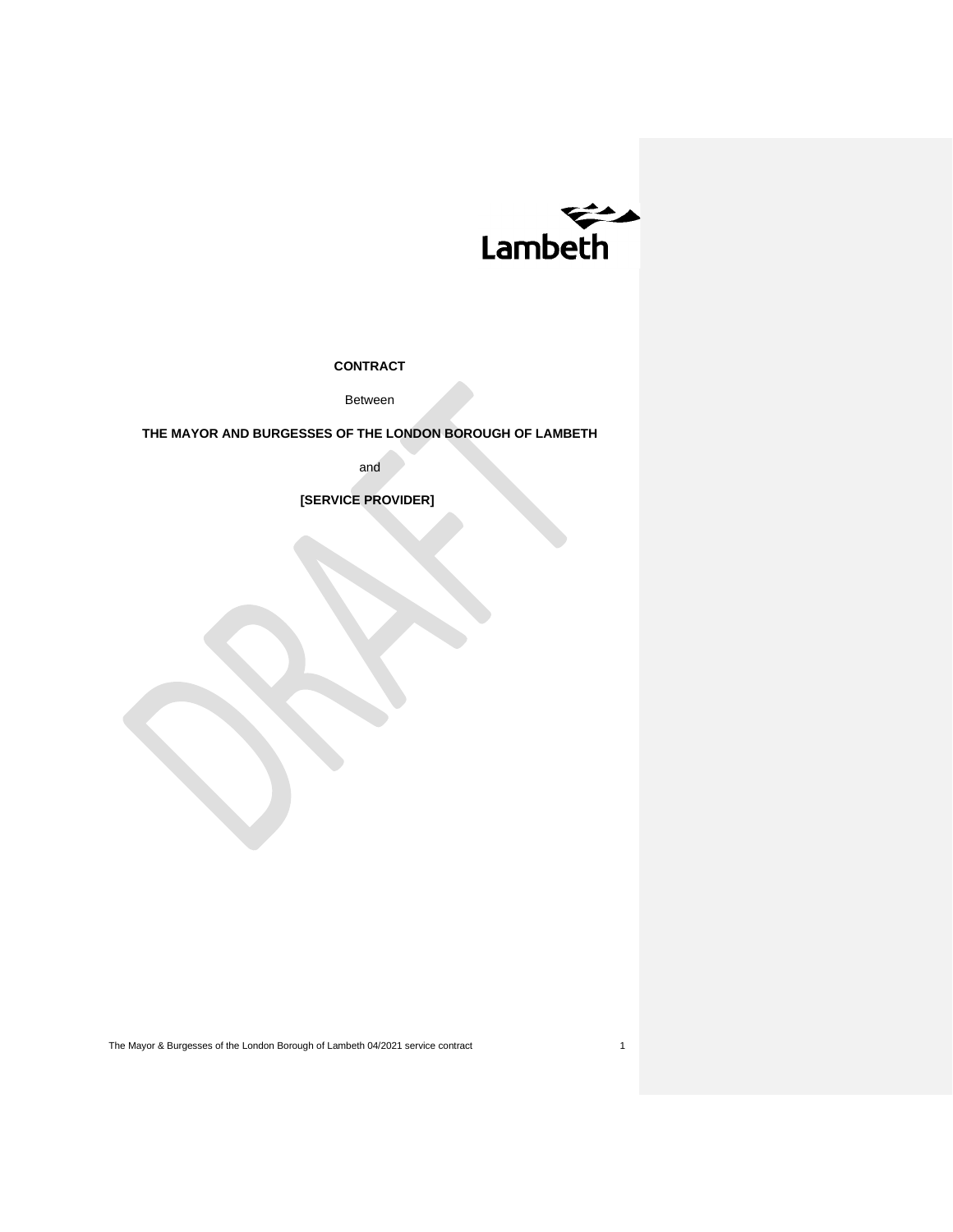# **THE CONTRACT**

The Contract shall comprise the following:

| The Conditions of Contract comprising:<br>А. |  |
|----------------------------------------------|--|
|----------------------------------------------|--|

- Appointment
- Definitions and Interpretations
- Contract Term
- The Service Provider's Obligations
- The Service Provider's Representative
- The Council's Obligations
- The Council's Authorised Officer
- Best Value and Risk Management
- Responsible Procurement
- VAT
- Confidentiality
- Indemnity
- Insurance
- Conflict of Interest
- Monitoring of the Contract
- Termination
- Termination Consequences
- 18 Delivery up of Documents on Termination
- Transfer of Undertakings (Protection of Employment) [TUPE]
- Force Majeure
- [Not Used]
- Variations
- Data Protection and Freedom of Information
- Equal Opportunities
- Policy documents
- [Not Used]
- Complaints in Respect of Service Provision
- Disputes
- Committee Meetings and other Meetings
- Local Authority Functions
- Waiver
- Supersedes Prior Agreements
- Entire Contract
- Notices
- Joint and Several
- Assignment and Sub-Contracting
- Third Parties
- Governing Law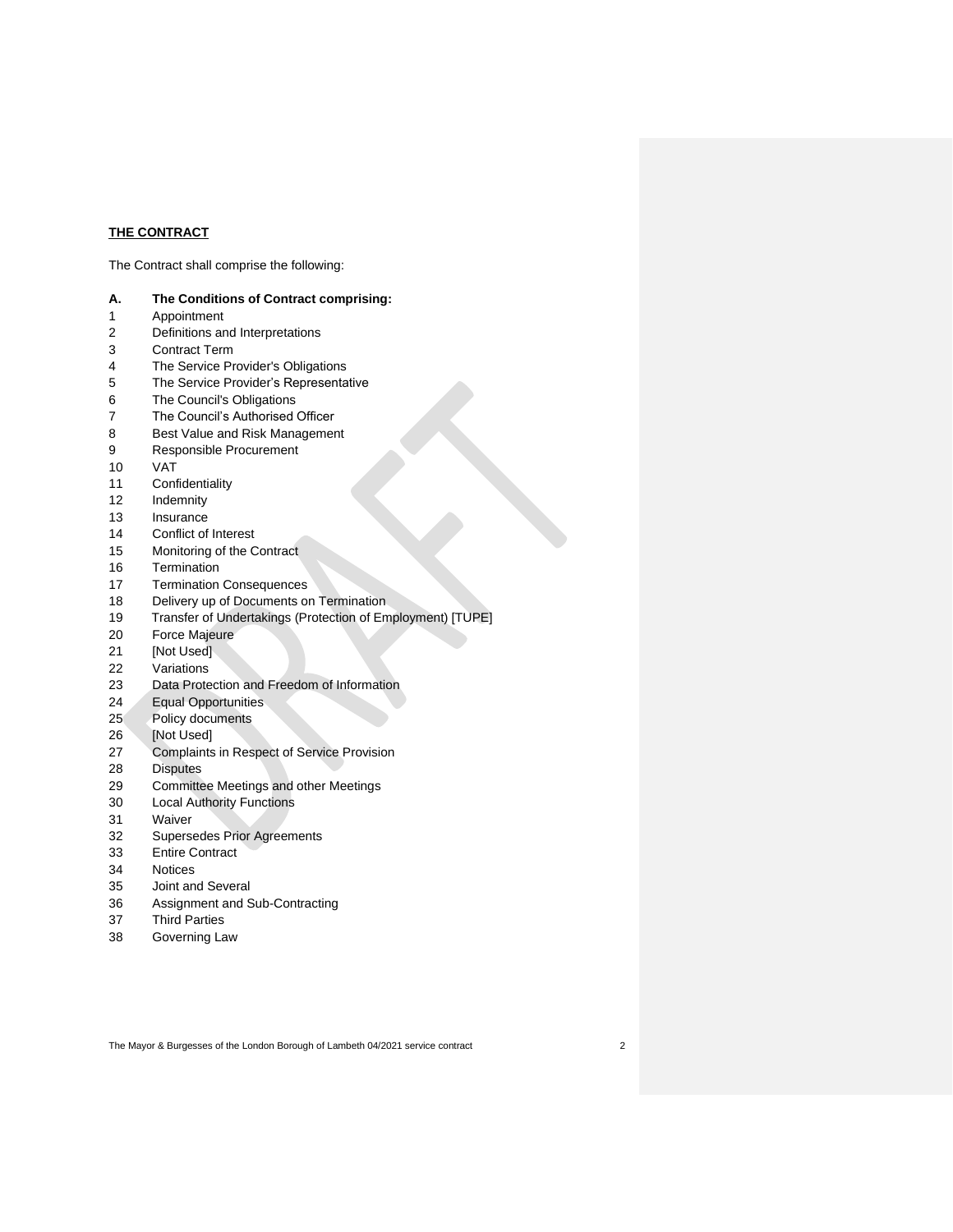**B. Schedules to the Contract comprising:** 

- 
- **Schedule 1 1 Service Specification**<br>**Schedule 2 Responsible Procurer Schedule 2 Responsible Procurement**
- **Contact details**
- **Schedule 4 Pricing Document and Payment Terms**
- **Schedule 5 Schedule of Processing, Personal Data and Data Subjects**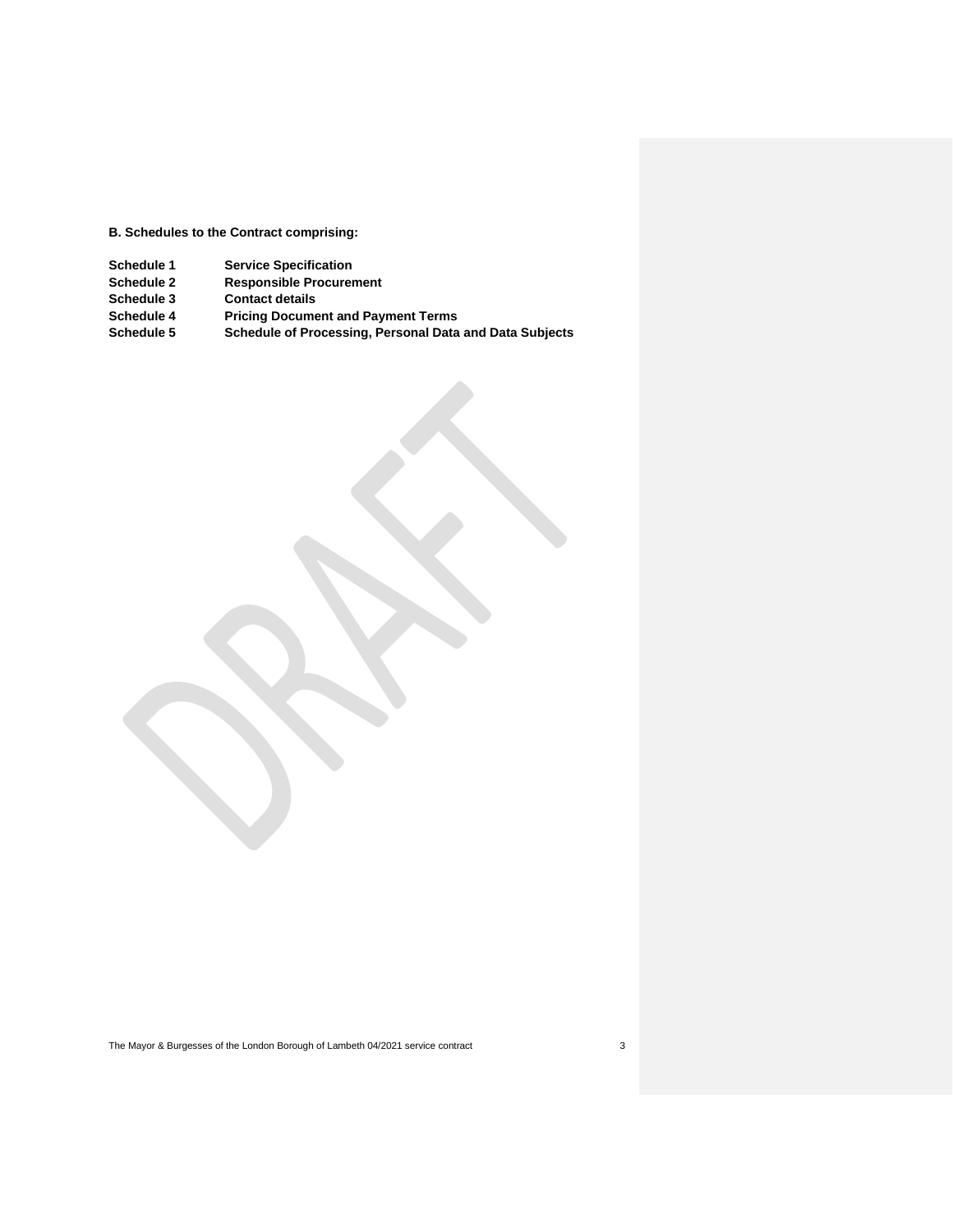# **CONTRACT FOR PROVISION OF AIR QUALITY MAINTENANCE AND MONITORING SERVICES**

**THIS CONTRACT** is made the day of 2021

## **BETWEEN**

(1) **[Service Provider name]** (company reg: xxx) whose address for service within the jurisdiction of the courts of (England and Wales) is [address] (the 'Service Provider')

# **AND**

(2) **The Mayor and Burgesses of the London Borough of Lambeth**, Lambeth Town Hall, Brixton Hill, London SW2 1RW ('the Council')

(each a 'Party' and together 'the Parties')

## **1 Appointment**

1.1 The Council wishes to commission the Service Provider to provide a supply chain assurance service to the Council in accordance with the Conditions of Contract, the Service Specification, Schedules and any appendices herewith.

# **(CONDITIONS OF CONTRACT)**

## **2 Definitions & Interpretations**

2.1 Definitions

| <b>Authorised Officer</b> | is the officer whose contact details are listed in Schedule<br>2, or any person whose name has been notified in writing<br>by or on behalf of the Council to the Service Provider in<br>accordance with Clause 7 |
|---------------------------|------------------------------------------------------------------------------------------------------------------------------------------------------------------------------------------------------------------|
| <b>Commencement Date</b>  | shall be the date the date stated in Clause 3.1 or, if none<br>is stated, the date on which the Service Provider first<br>delivers the Services to the Council                                                   |
| Contract                  | means the Contract entered into by the Council and the<br>Service Provider embodied in the Conditions of Contract<br>and the Contract Documents                                                                  |
| <b>Contract Documents</b> | mean the Terms and Conditions of Contract, the<br>invitation for quotation documents, the Service Provider's                                                                                                     |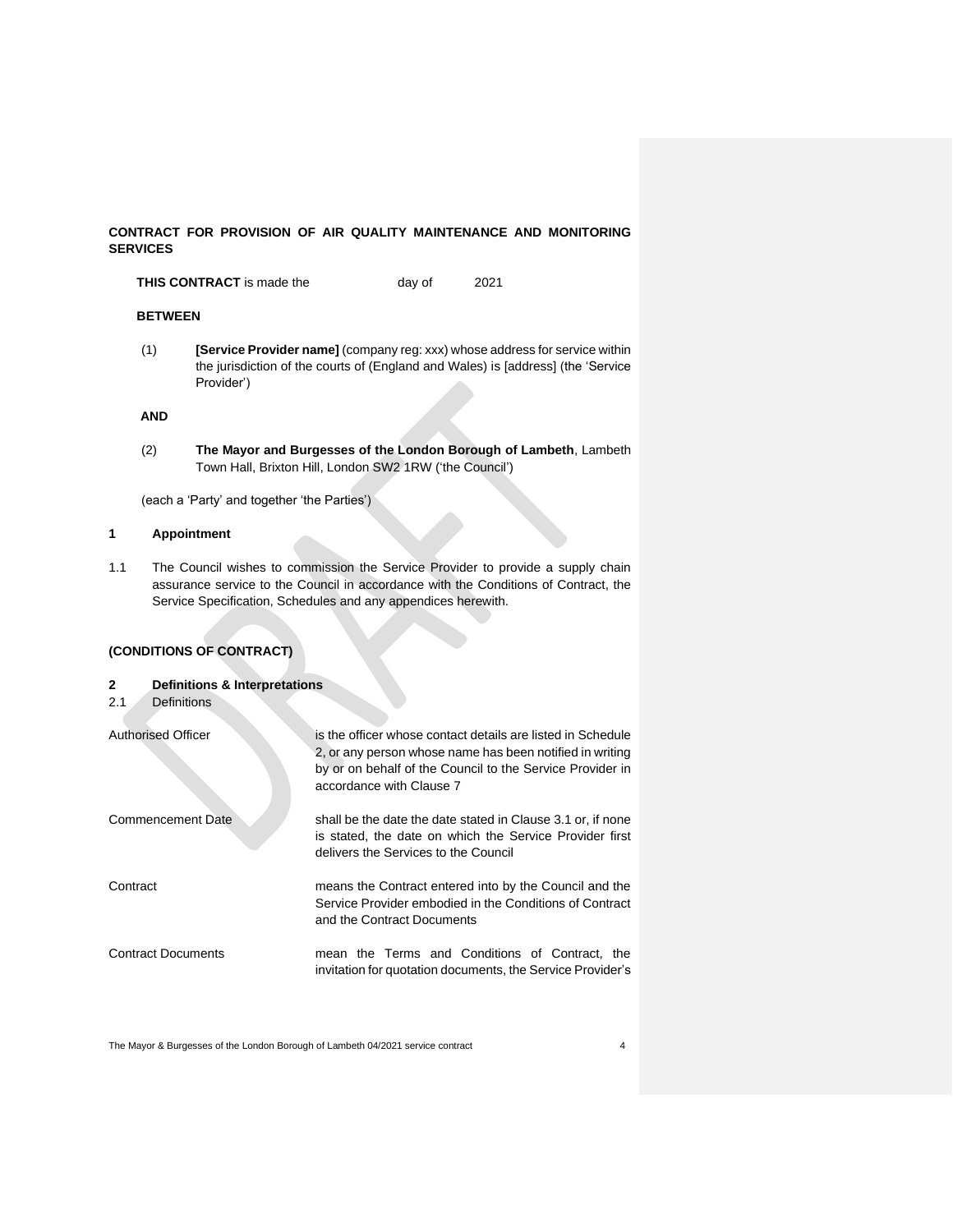|                             | Quotation/Proposal and other documents submitted with<br>it, and all other Schedules                                                                                                                                                                                                                                                                                                                                                                                                                                                                                                                                                                       |
|-----------------------------|------------------------------------------------------------------------------------------------------------------------------------------------------------------------------------------------------------------------------------------------------------------------------------------------------------------------------------------------------------------------------------------------------------------------------------------------------------------------------------------------------------------------------------------------------------------------------------------------------------------------------------------------------------|
| <b>Contract Standard</b>    | means such standards as complies in each and every<br>respect with all relevant provisions of the Contract<br>Documents and where to the extent that no criteria are<br>stated in the Contract the standard is to be to the entire<br>satisfaction of the Authorised Officer and in any event to<br>the following standards:<br>in a good, safe and efficient manner in accordance<br>$\bullet$<br>with good practice and highest professional<br>standards<br>in accordance with all relevant provisions of the<br>٠<br><b>Contract Documents</b><br>in accordance with all applicable statutes, statutory<br>instruments, rules, regulations and byelaws |
| Council                     | means the Council of the Mayor and Burgesses of the<br>London Borough of Lambeth, Lambeth Town Hall,<br>Brixton Hill, London SW2 1RW                                                                                                                                                                                                                                                                                                                                                                                                                                                                                                                       |
| Data Protection Legislation | means (i) the General Data Protection Regulation<br>('GDPR'), (ii) the Law Enforcement Directive and any<br>domestic implementing<br>applicable<br>legislation<br>as<br>amended from time to time, (iii) the Data Protection Act<br>2018 ("DPA") (iv) all applicable laws about the processing<br>of personal data and privacy                                                                                                                                                                                                                                                                                                                             |
| Employees                   | means directly employed staff and agency and locum<br>staff and any agents of the Service Provider                                                                                                                                                                                                                                                                                                                                                                                                                                                                                                                                                         |
| Force majeure               | means:<br>acts of war<br>$\bullet$<br>acts of God<br>$\bullet$<br>decrees of Government<br>$\bullet$<br>riots<br>$\bullet$<br>civil commotion; and<br>$\bullet$<br>any event or circumstance beyond the control<br>$\bullet$<br>of, or unpreventable by, the affected Party<br>other than any labour dispute between the<br>Service Provider and his Employees or the<br>failure to provide the Services by any of the<br>Service Provider's sub-contractors                                                                                                                                                                                               |
| <b>Pricing Document</b>     | comprises Schedule 4 and includes the Service<br><b>Provider's Quotation</b>                                                                                                                                                                                                                                                                                                                                                                                                                                                                                                                                                                               |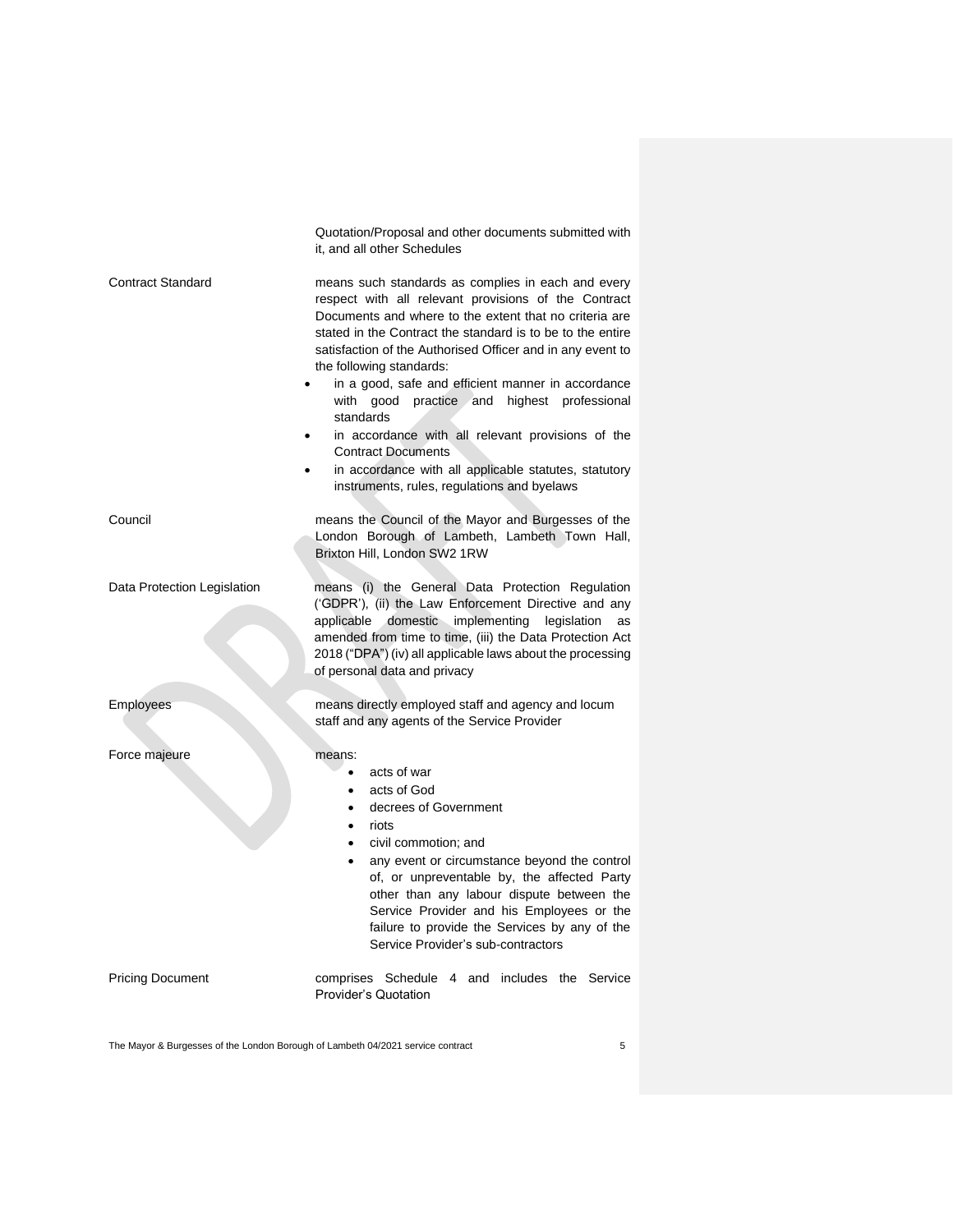| <b>Schedules</b>                  | mean the Schedules attached to these Conditions                                                                                                                                   |
|-----------------------------------|-----------------------------------------------------------------------------------------------------------------------------------------------------------------------------------|
| Services                          | means the services required to provide the outcomes set<br>out in the Specification at Schedule 1 and which are to<br>be delivered by the Service Provider                        |
| Service Provider                  | has the same meaning as [Service Provider] and its<br>Employees, agents and sub-contractors                                                                                       |
| Service Provider's Representative | means the person who is to represent the Service<br>Provider appointed pursuant to Clause 5.1, whose<br>contact details are listed in Schedule 3                                  |
| Term                              | means the period the Services shall be provided by the<br>Service Provider from the Commencement of the<br>Services to the completion of all work required under the<br>Contract. |
| Variation                         | has the meaning ascribed to it in Clause 22                                                                                                                                       |

# 2.1 Interpretation

- a. Words in the singular include the plural and vice versa;
- b. Words in the masculine include words in the feminine and vice versa

c. Words importing individuals shall be treated as importing corporations and vice versa;

d. Headings are for ease of reference only and shall not affect the construction of the Contract; and

e. Reference to any enactment, order, regulation or other similar instrument shall be construed as a reference to such enactment, order, regulation or instrument as amended or re-enacted by any subsequent enactment, order, regulation or instrument; f. The word 'including' shall be understood as meaning 'including without limitation'.

## **3 Contract Term**

- 3.1 The Contract Term (the 'Term') is the two year period commencing on 28th April 2021 and ending on 27<sup>th</sup> April 2023 unless either terminated in accordance with this Clause 3 or Clause 16 (Termination) of this Contract or extended by agreement.
- 3.2 The Council may terminate this Contract where any of the grounds listed in Regulation 73(1) of the Public Contracts Regulations 2015, in the reasonable belief of the Authorised Officer, apply to this Contract. In such circumstances the Council may give reasonable notice of termination, and the Parties agree and acknowledge that 30 days' notice in writing will constitute reasonable notice.
- 3.3 This Contract does not constitute an exclusive agreement between the Parties and the Council shall be entitled to employ other persons to provide similar services to the Services.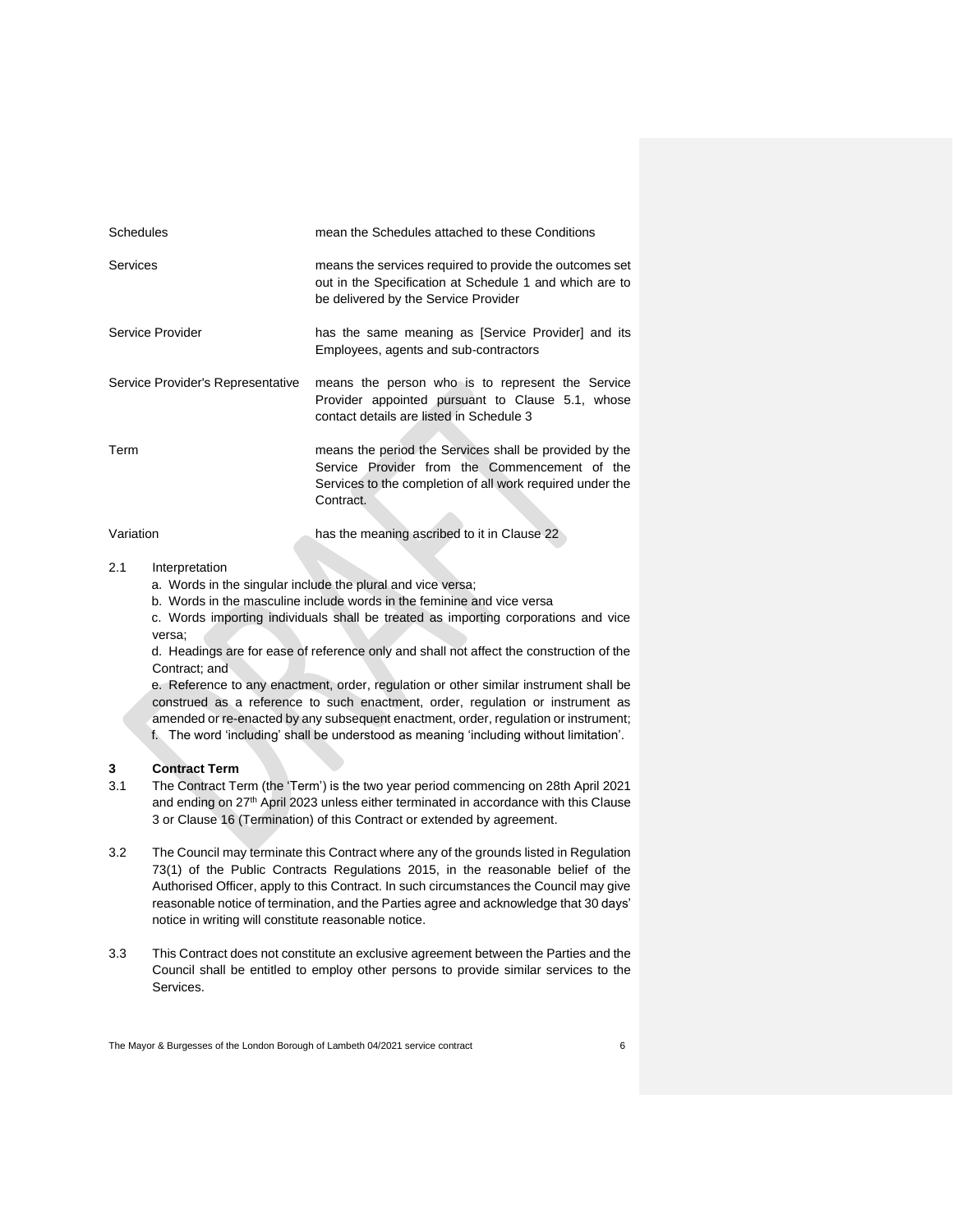#### **4 The Service Provider's Obligations**

- 4.1 During the Term the Service Provider shall perform the Services specified in the Service Specification in accordance with the Contract Standard.
- 4.2 The Service Provider shall at all times comply with the requirements of the Health and Safety at Work, etc. Act. 1974, the Management of Health and Safety at Work Regulations 1992 (including the provision by the Service Provider of a copy of its risk assessment under these Regulations when requested by the Council), and of other Acts, Regulations, Orders or rules of law pertaining to health and safety. The Service Provider shall also ensure the health and safety of members of the public, the Council's employees, agents and contractors.
- 4.3 Except for any intellectual property which the Specification specifies will vest in the Council, the Service Provider shall own the copyright in all intellectual property that arises or is obtained by or developed by the Service Provider in respect of, or in the course of, or in connection with, the Services ("the Intellectual Property Right Work"). The Service Provider hereby grants to the Council a royalty-free licence in perpetuity to use and reproduce the Intellectual Property Right Work for all purposes relating to the Services. The Council shall also be entitled to grant sub-licences to others. If requested by the Council the Service Provider shall deliver to the Council all documents produced under the Contract. The Service Provider shall be entitled to retain a copy of all the documents as required by its insurers. The Service Provider shall indemnify the Council against all costs and damages associated with infringements of intellectual property rights in relation to the Services provided by the Service Provider.
- 4.4 The Service Provider shall, at all times during the Term, assign to the Services sufficient, qualified and experienced Employees to ensure that the Services are provided in accordance with the Contract Standard.
- 4.5 The Service Provider shall as may be necessary or desirable co-operate, liaise with and co-ordinate its activities with those of any other Service Provider or sub-contractor employed directly or indirectly by the Council and shall provide the Services in harmony with and at no detriment to any other service provided by or on behalf of or to the Council.
- 4.6 The Service Provider, upon the formation of the Contract and at all times throughout the Contract Term, warrants and represents to and undertakes with the Council in the terms set out in its proposal.

#### **5 The Service Provider's Representative**

5.1 The Service Provider shall appoint a senior person as a representative empowered to act on behalf of the Service Provider for all purposes connected with the Contract. Such appointment or any further appointment shall be subject to the approval of the Council.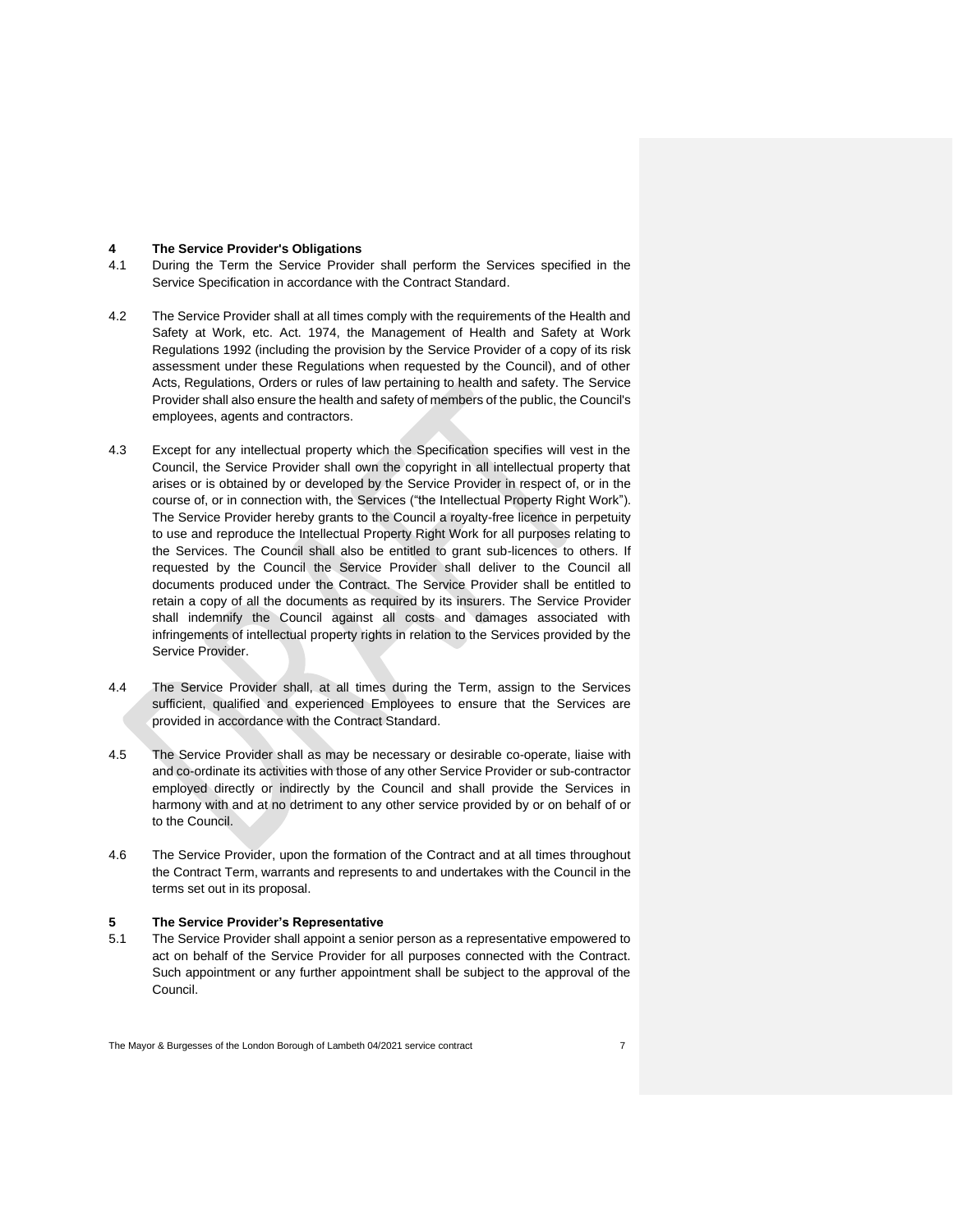5.2 The Service Provider shall ensure that the Service Provider's Representative, or a competent deputy authorised by the Service Provider, is present at all work-places of the Service Provider, where work in connection with the Services is being carried out, and available to meet the Authorised Officer or representatives at all reasonable times.

## **6 The Council's Obligations**

- 6.1 In consideration of the services rendered by the Service Provider under this Contract the Council shall pay the Service Provider in accordance with the provisions of Schedule 4.
- 6.2 It is a condition of this Contract that the Council shall pay all properly presented valid invoices within 30 days.

#### **7 The Council's Authorised Officer**

- 7.1 The Authorised Officer shall be the person defined in this Contract and named in Schedule 3 or such other person nominated in writing by the Council from time to time to act in the name of the Council for the purposes of the Contract.
- 7.2 The Authorised Officer shall have power to issue Instructions to the Service Provider on any matter relating to the provision of the Services, and the Service Provider shall comply therewith.

# **8 Best Value and Risk Management**

- The Service Provider acknowledges that the Council is under a Best Value duty (Local Government Act 1999) to make arrangements for continuous improvement in the way in which its functions are exercised. The Service Provider shall at no additional charge provide reasonable assistance to the Council if the Authorised Officer identifies and requests steps which the Service Provider may reasonably take in furthering the Council's discharge of its duties.
- 8.2 The Service Provider agrees to assist the Council in respect of combatting fraud and corruption perpetuated by Employees abusing their position and by others who may attempt to obtain the Council's assets or services to which they are not entitled. If the Service Provider has any suspicions in this regard he should seek advice from the Head of Internal Audit and Counter Fraud, Civic Centre, 6 Brixton Hill London SW2 1EG.
- 8.3 The Service Provider shall have and maintain adequate procedures in place to prevent fraud, bribery, money-laundering and corruption in line with legislation including, but not limited to, the Terrorism Act 2000, the Proceeds of Crime Act 2002, and the Bribery Act 2010.
- 8.4 The Service Provider shall comply with the conditions of employing foreign nationals under the Asylum and Nationality Act 2006.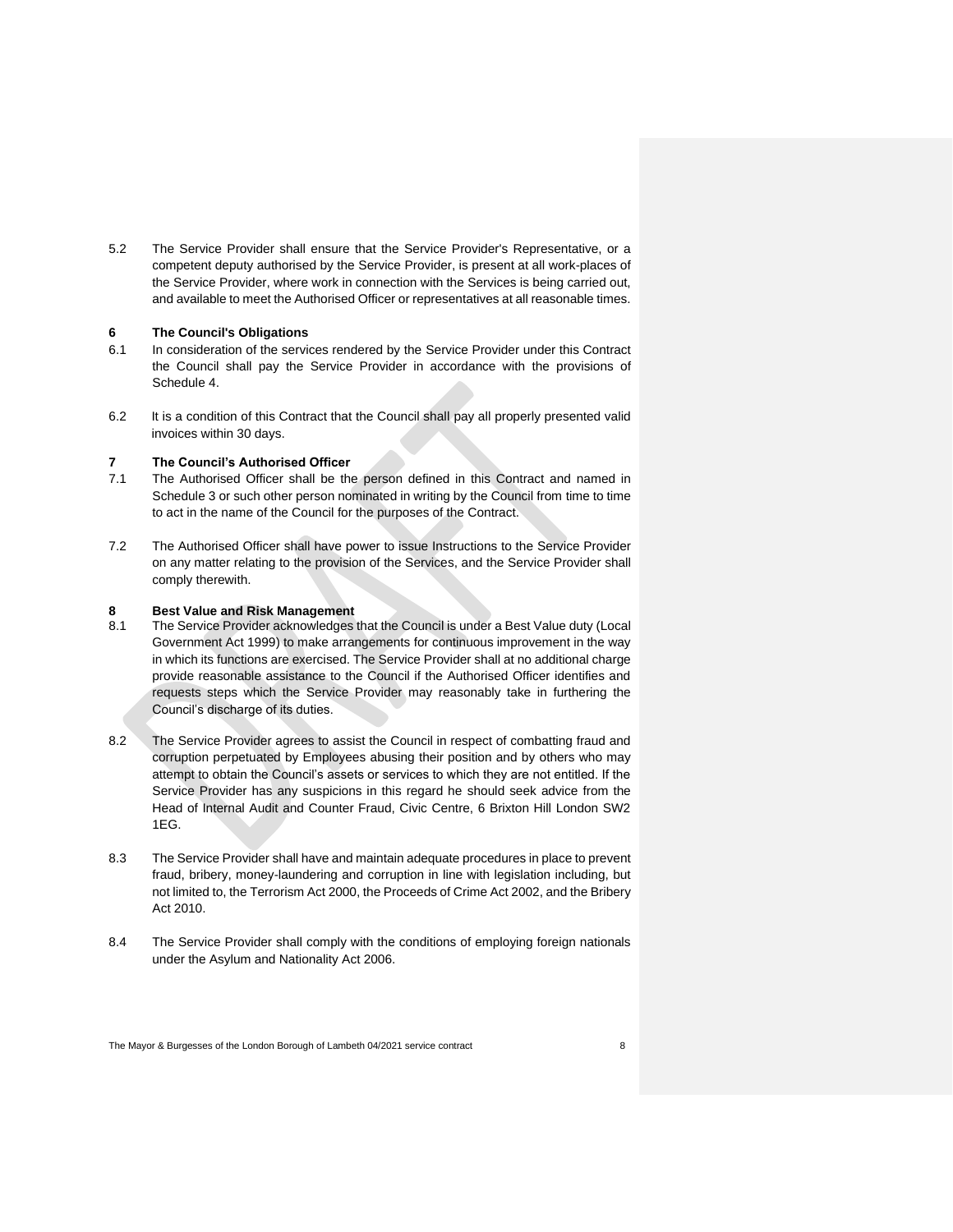8.5 Breach of any of Clauses 8.3 and 8.4 will usually constitute a breach incapable of remedy within the meaning of Clause 16.2(a) justifying immediate termination but the Authorised Officer may deem it capable of remedy within his absolute discretion and only if it is lawful to do so.

## **9 Responsible Procurement**

- 9.1 The Service Provider shall endeavour to deliver Social Value through the provision of the Services and shall assist the Authorised Officer in capturing and measuring the Social Value so delivered.
- 9.2 The Special Conditions in Schedule 2 incorporate the relevant terms and conditions of the Council's Responsible Procurement Policy, and the Service Provider shall comply with them.

## **10 VAT**

10.1 All sums payable under this Contract unless otherwise stated are exclusive of VAT and other duties or taxes.

## **11 Confidentiality**

11.1 The Service Provider shall not at any time during or after the Term divulge or allow to be divulged to any person any confidential information relating to the functions or affairs of the Council to a third person.

#### **12 Indemnity**

- 12.1 Subject to Clause 12.2 the Service Provider shall indemnify and keep indemnified the Council from and against any and all loss, damage or liability (whether criminal or civil) suffered and legal fees and costs incurred by the Council resulting from a breach of this Contract by the Service Provider including but not limited to:
	- (a) any act, neglect or default of the Service Provider or its Employees or agents; and
	- (b) breaches in respect of any matter arising from the supply of the Services resulting in any successful claim by any third party.
- 12.2 Subject to Clause 12.3 the Service Provider's aggregate liability under this Contract (whether in contract, tort (including negligence), breach of statutory duty, restitution or otherwise) in respect of any loss of or damage to tangible property (which for the avoidance of doubt includes data) (whether belonging to the other Party or a third party) howsoever caused will be limited to £1,000,000 (£1m), which the Parties agree to be fair and reasonable in the circumstances.
- 12.3 Neither Party excludes or limits its liability (if any) to the other Party:
	- (i) for breach of its obligations arising under Section 12 of the Sale of Goods Act 1979 or Section 2 of the Supply of Goods and Services Act 1982;
	- (ii) for personal injury or death resulting from its negligence;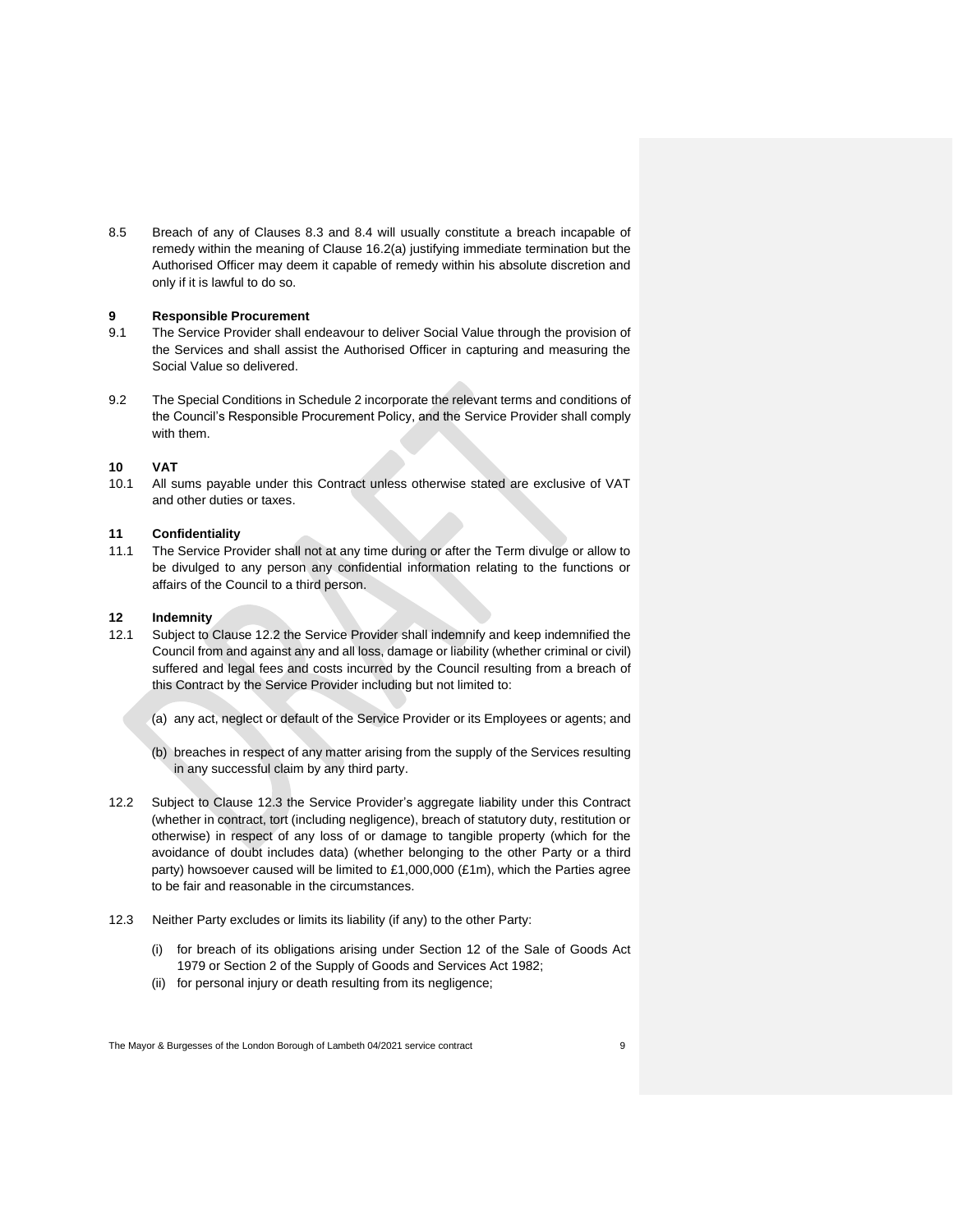- (iii) for any matter for which it would be illegal for it to exclude or to attempt to exclude its liability; or for fraud.
- 12.4 The Council shall not be liable for any consequential losses including but not exclusively, loss of profit, earning, income, business, goodwill, savings opportunities, reputation or associated costs to the Service Provider howsoever caused.

## **13 Insurance**

- 13.1 The Service Provider shall maintain at its own cost and for a period of at least 6 years after the end of the Term policies of insurance to cover its liability in respect of any act or default for which it may become liable to indemnify the Council under the terms of this Contract in the following minimum sums:
	- (a) Employers' liability of £5,000,000 (five million)
	- (b) Public liability of £10,000,000 (ten million)
	- (c) Professional indemnity of £2,000,000 (two million)
- 13.2 The Service Provider warrants and represents that it has the insurances required by Clause 13.1.

## **14 Conflict of Interest**

14.1 Upon becoming aware of any possible conflict of interest that may arise between the interest of the Council and any other of the Service Provider's clients, the Service Provider shall notify the Authorised Officer immediately and shall take all reasonable steps to remove or avoid the cause of any such conflict to the satisfaction of the Authorised Officer.

## **15 Monitoring of the Contract**

15.1 The Service Provider shall as soon as reasonably practicable provide the Authorised Officer with any information relating to the carrying out of the Services which the Authorised Officer may reasonably request.

#### **16 Termination**

- 16.1 Unless otherwise agreed by the Parties or terminated pursuant to Clause 3.2 or any of the following provisions, the Contract shall expire at the end of the Term specified in Clause 3.1 of this Contract.
- 16.2 The Council may terminate the Contract with immediate effect if:
	- (a) The Authorised Officer is of the reasonable opinion that the Service Provider has failed to perform the Services specified in the Contract or has failed to do so to the Contract Standard and that such failure is incapable of remedy.
	- (b) The Service Provider has failed to remedy a failure to perform the Services or has failed to remedy a failure to provide the Service to the Contract Standard including the standard required by the Schedules or these conditions of Contract in the time required to remedy such failure as expressed in writing to the Service Provider.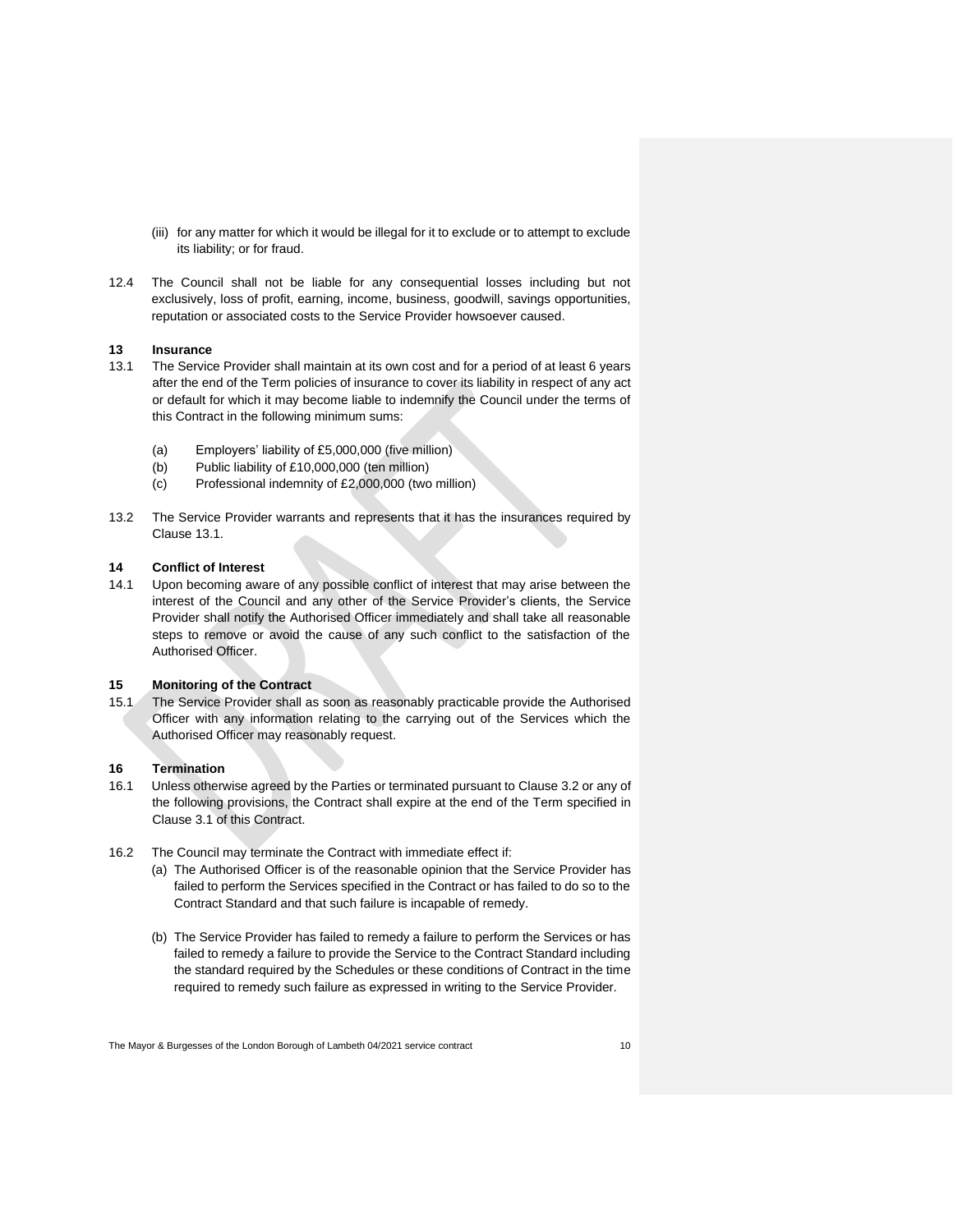- (c) the Services have not been provided at the time set out in these Conditions of Contract (including but not limited to Schedule 1), and the Authorised Officer reasonably considers either that time is of the essence or that the nature of the Services justifies termination without affording the Service Provider an opportunity to remedy its default.
- (d) The Service Provider or any employee of the Service Provider or any person acting on behalf of the Service Provider has:
	- I. given any fee or reward the receipt of which is an offence under sub-section (2) of Section 117 of the Local Government Act 1972;
	- II. at any time during the tendering process (i.e. from the date of the publication of the notice seeking expressions of interest to the date of the award of the Contract), directly or indirectly canvassed any member or official of the Council concerning the acceptance of any proposal in respect of the Contract;
	- III. directly or indirectly obtained or attempted to obtain information from any member or official of the Council concerning any other proposal submitted by any other person in respect of the formation of the Contract;
	- IV. committed, or attempted to commit, or failed to prevent, any offence under, but not limited to, the Acts of Parliament listed in Clause 8.
- (e) The Service Provider compounds or arranges with his creditors whilst insolvent or is unable to pay its debts within the meaning of Section 123 of the Insolvency Act 1986.
- (f) A mortgagor takes possession of the whole or a substantial part of the Service Provider's property or assets or an administrator is appointed to the same.
- (g) An order is made, or a resolution passed, for the winding up of the Service Provider.
- 16.3 The Service Provider may terminate the Contract if:
	- (a) the Council is in breach of any of its obligations under clauses 6.1 and/or 6.2 but only after first giving the Council a reasonable opportunity to remedy its breach save that nothing in this provision shall relieve the Council of any obligation to pay interest; or
	- (b) the Service Provider is professionally obligated to cease acting for the Council.

#### **17 Termination consequences**

- 17.1 In the event of the Contract being terminated for any of the reasons contained in Clause 16.2 above the Council will:
	- (a) cease to be under any obligation to make further payment until the costs, loss and/or damage resulting from or arising out of the termination of the Service Provider's engagement shall have been calculated; and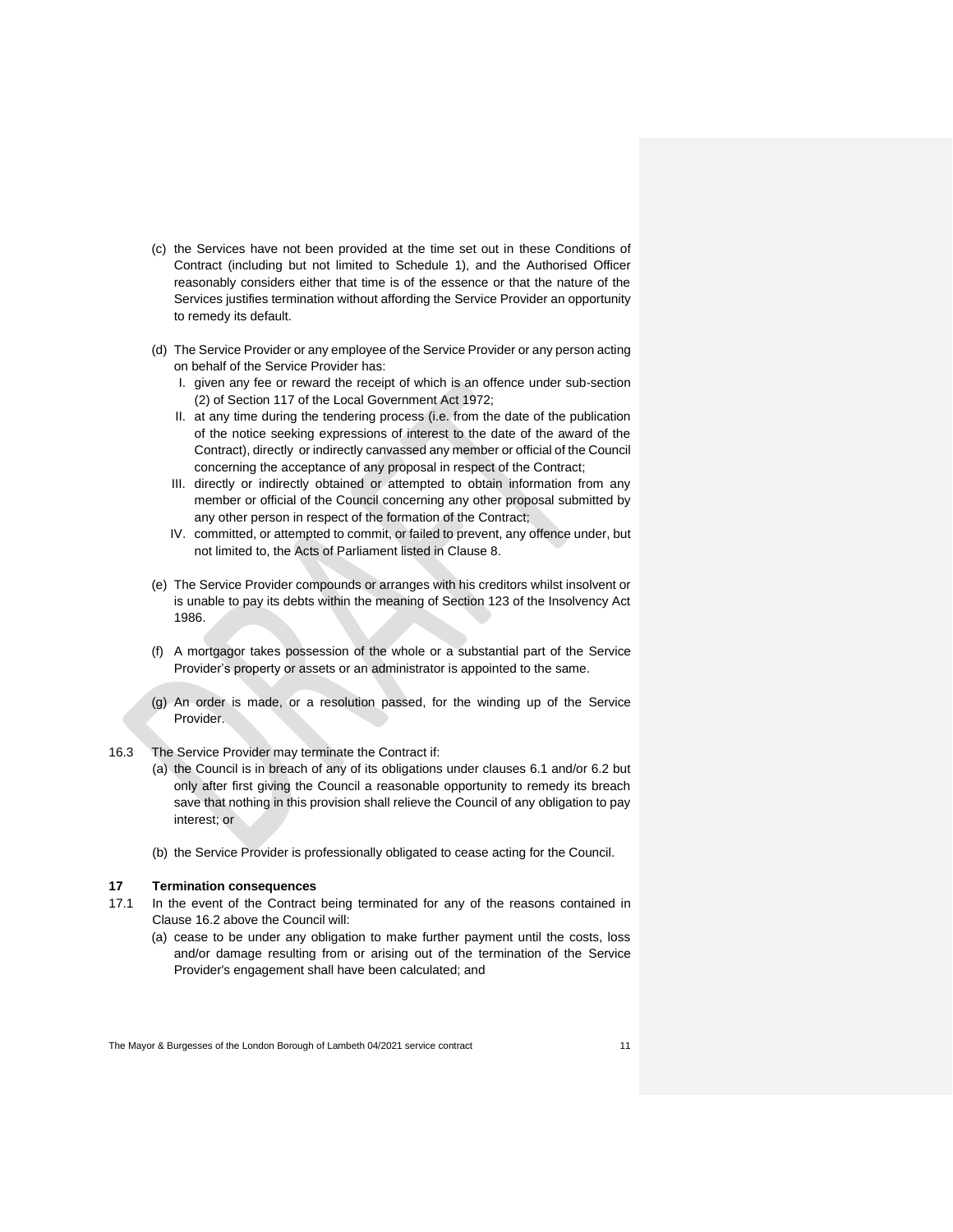- (b) be entitled to employ and pay other persons to provide and complete the provision of the Services or any part thereof; and
- (c) be entitled to deduct from any sum or sums that would but for this Clause 17 have been due from the Council to the Service Provider under this Contract or any other contract or agreement, or be entitled to recover the same from the Service Provider as a debt, together with any consequent loss or damage to the Council. Such loss or damage will include the reasonable costs to the Council of the time spent by its officers in terminating the Contract, and in making alternative arrangements for the provision of the Services or any part thereof.
- 17.2 The rights of the Council under this Clause 17 are in addition to and without prejudice to any other rights the Council may have against the Service Provider.
- 17.3 In the event that the Service Provider terminates the Contract under the provisions of Clause 16.3(a) it shall be entitled to recover its reasonable expenses from the Council of recovering its unpaid invoices.
- 17.4 In the event that the Service Provider terminates the Contract under the provisions of Clause 16.3(b) it shall provide the Council with reasonable assistance at its own cost in implementing an orderly transition to a new Service Provider.
- 17.5 The termination of the Contract, howsoever arising, will be without prejudice to any rights or obligations theretofore accrued or to any provisions which are expressed to be performed after or to survive the termination of this Contract.

#### **18 Delivery up of documents on termination**

18.1 Subject always to Clause 4.4, the Service Provider or his personal representative shall upon the termination of his engagement immediately deliver up to the Council all correspondence documents specification papers and property belonging to the Council which may be in his possession or under his control.

## **19 Transfer of Undertakings (Protection of Employment) [TUPE]**

19.1 It is not anticipated that TUPE will apply at the expiry or termination of the Contract but if it does the Parties will comply with their respective obligations under the TUPE Regulations and will cooperate with each other in providing such information as the other Party reasonably desires or requires in determining whether and to what extent TUPE may apply and providing TUPE information (to the extent permissible in law) to third parties who may have an interest in receiving it.

#### **20 Force Majeure**

20.1 If either Party is unable to carry out their respective obligations under this Contract as a result of Force Majeure then that Party shall not be liable under this Contract for such failure provided the affected Party shall have given the other notice that such failure is the result of Force Majeure within 5 business days of such failure occurring.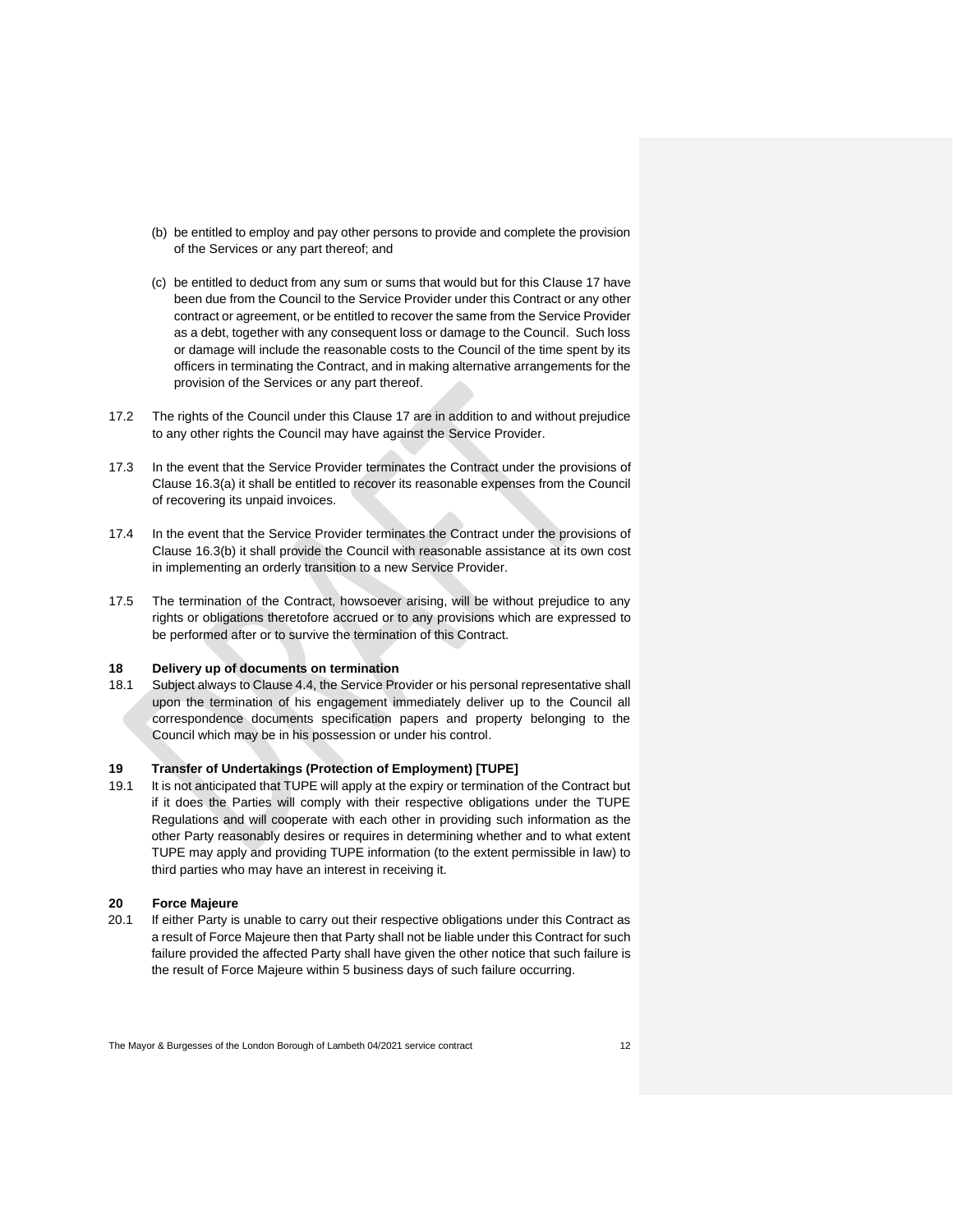- 20.2 If an event of Force Majeure occurs then the Council and the Service Provider shall meet to discuss how best to continue to provide the Services until the Force Majeure event ceases, which may include the Council providing the Service Provider with assistance, where reasonably practicable.
- 20.3 If in the reasonable opinion of either Party the Force Majeure event is unlikely to end within 2 months of the event arising that Party may terminate the Contract with immediate effect.

# **21 Not Used**

21.1 Not Used.

## **22 Variations**

- 22.1 Except for variations within the meaning of Clause 22.2 a variation to this Contract (including to the scope and nature of the Services) shall only be valid if it has been agreed in writing and signed by both Parties ('Variation').
- 22.2 The Council may require variations as outlined in Appendix A to the Instructions for Tendering, and such variations shall not be subject to the requirement for both Parties to sign.
- 22.3 The Service Provider shall not make a variation or supply services not specified without the written authority of the Authorised Officer.

#### **23 Data Protection and Freedom of Information**

- 23.1 Throughout this Clause 23 the Council is referred to as Controller and the Service Provider is referred to as Processor. The Parties acknowledge that for the purposes of the Data Protection Legislation the Council is the Controller and the Service Provider is the Processor unless otherwise specified in  $S$ chedule  $5$  or in any other part of the Contract or a Variation. The only processing that the Processor is authorised to do is listed in **Schedule 5** ('Schedule of Processing, Personal Data and Data Subjects') by the Controller and may not be determined by the Processor.
- 23.2 The Service Provider warrants that it will lawfully process in accordance with the Data Protection Legislation as detailed in Schedule 5.
- 23.3 The Council has a number of obligations under the Freedom of Information Act 2000 (FOIA) and Environmental Information Regulations (EIR) to provide information of its functions where a person has made a request, unless the FOIA or the EIR exempts the requested information from such provision. The Service Provider and his subcontractors shall co-operate with the Council in respect of any request affecting or related to the provision of the Services by among other things providing written responses to requests as required by the Authorised Officer. The Service Provider warrants to use all reasonable endeavours to help the Council meet its obligations under the FOIA and the EIR.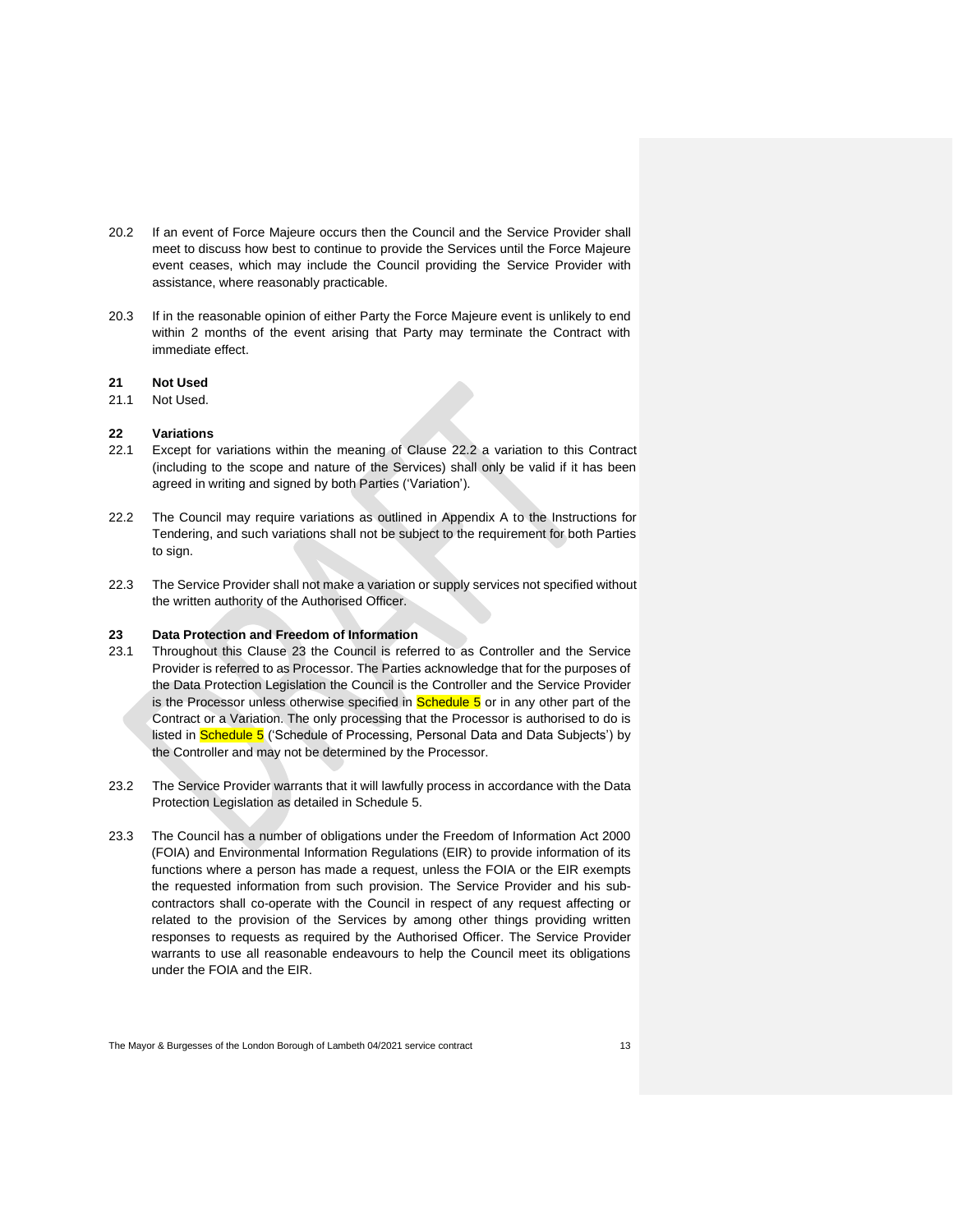23.4 The Council is obliged by the Local Government Transparency Code issued by the Secretary of State under the Local Government (Transparency Requirements) (England) Regulations 2014 to publish contracts (worth more than £5,000) in their entirety, subject to redaction of commercially sensitive information, confidential information, intellectual property and data protection. The Service Provider agrees that the Council may publish this Contract in its entirety and also publish performance data subject to the Council considering and properly applying those qualifications.

## **24 Equal Opportunities**

24.1 The Service Provider shall use all reasonable endeavours to comply with all statutory provisions, statutory instruments, rules, regulations and bye-laws relating to equality and discrimination including, but not limited to, the Equality Act 2010 and shall take all reasonable steps to ensure that its Employees do not discriminate against any person because of any Protected Characteristic within the meaning of the Equality Act.

## **25 Policy documents**

25.1 The Service Provider shall ensure that its Employees are fully conversant with and abide by all of the Council's policies which are relevant to the performance of the Services and which have been brought to its attention including but not limited to Lambeth's policy on whistleblowing.

## **26 Not Used**

26.1 Not used.

#### **27 Complaints in Respect of Service Provision**

27.1 The Service Provider shall deal with any complaints received from whatever source in a prompt, courteous and efficient manner and shall keep a written record of all complaints received and of the action taken in relation to such complaints. Such records shall be kept available for inspection by the Authorised Officer at all reasonable times. The Service Provider shall notify the Authorised Officer promptly in writing of all complaints received and of all steps taken or proposed to be taken in response thereto.

## **28 Disputes**

- 28.1 Subject to Clause 28.3 if any dispute or difference arises out of this Contract the Parties shall meet and attempt to resolve all such disputes or differences. If within 30 days such disputes or differences cannot be resolved, then the Parties with the assistance of the Centre for Dispute Resolution seek to resolve the dispute or difference amicably by using an alternative dispute resolution ("ADR") procedure acceptable to both **Parties**
- 28.2 If either Party fails or refuses to participate in the ADR procedure, or in the event the dispute or difference is not resolved to the satisfaction of both Parties within 30 days after it has arisen, the dispute or difference shall be referred to a sole arbiter appointed under the Rules of the Chartered Institute of Arbitrators.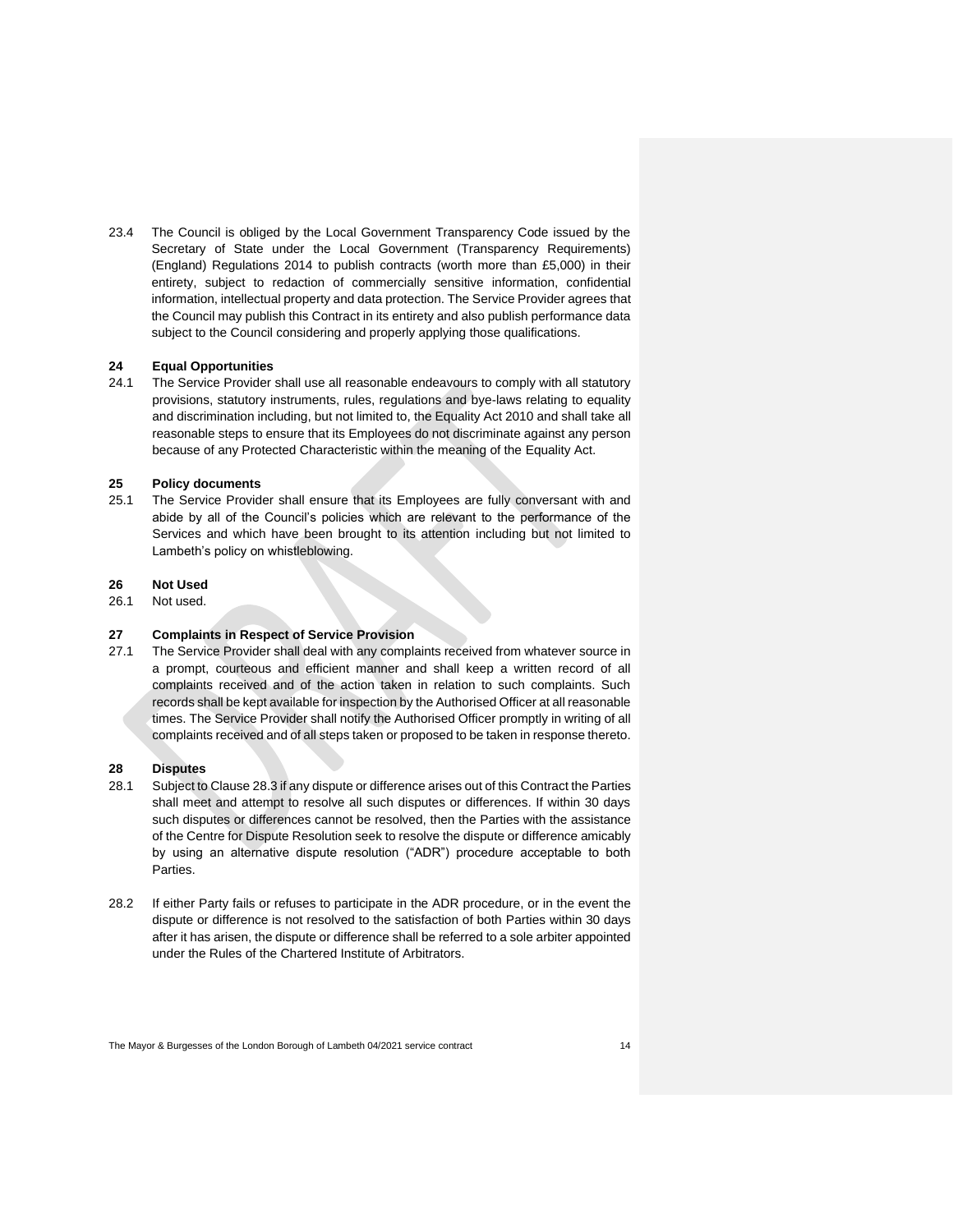28.3 Nothing in this Clause 28 (Disputes) shall operate to prevent either Party taking legal action in the courts should they consider that ADR will not adequately protect or vindicate their position.

## **29 Committee Meetings and other Meetings**

29.1 The Service Provider shall, if requested (and only to the extent reasonable and proportionate), attend Council and committee meetings, meetings of the Executive, meetings with members of task forces and other meetings, including but not limited to Scrutiny Committees. If requested, the Service Provider shall supply written reports to whichever of those bodies as requests it. If the Service Provider is requested to attend any meeting then at such meeting the Service Provider shall answer truthfully and accurately, and produce all relevant material. Such answer shall be, at the election of the committee or other body mentioned in this Clause 29.1, answered either orally at the meeting or at in writing at such a time as may be directed.

## **30 Local Authority Functions**

30.1 Nothing in this Contract shall prejudice or affect the Council's rights, powers, duties and obligations in relation to the exercise of its functions as a local authority.

#### **31 Waiver**

31.1 Failure by either Party to enforce or rely on at any time during or after the Term any one or more of the terms, conditions or warranties of this Contract shall not be a waiver of them or of the right at any time subsequently to enforce all terms and conditions or rely on any warranties given in this Contract, nor shall such failure create an estoppel.

#### **30 Supersedes Prior Agreements**

30.1 This Contract supersedes any prior contracts or agreements between the Parties to provide the Services, whether written or oral, and any such prior contracts or agreements are cancelled as at the Commencement Date but without prejudice to any rights that have already accrued to either of the Parties.

#### **33 Entire Contract**

33.1 Each Party acknowledges that this Contract, its Schedules and any amendments or Variations that may be agreed in writing by both Parties, contains the whole agreement between the Parties relating to the subject matter of the Contract.

## **34 Notices**

- 34.1 Any notice or other communication requiring to be served under or in connection with the Contract shall be in writing and shall be delivered to the registered offices at the addresses stated in the Contract or as otherwise specified in the Contract.
- 34.2 Any such notice shall be delivered by hand or sent by recorded first class post and shall conclusively be deemed to have been given or received at the time of delivery. The Parties agree that they will simultaneously email any notice given under this Clause 34 to the other Party's Representative or Authorised Officer, as the case may be.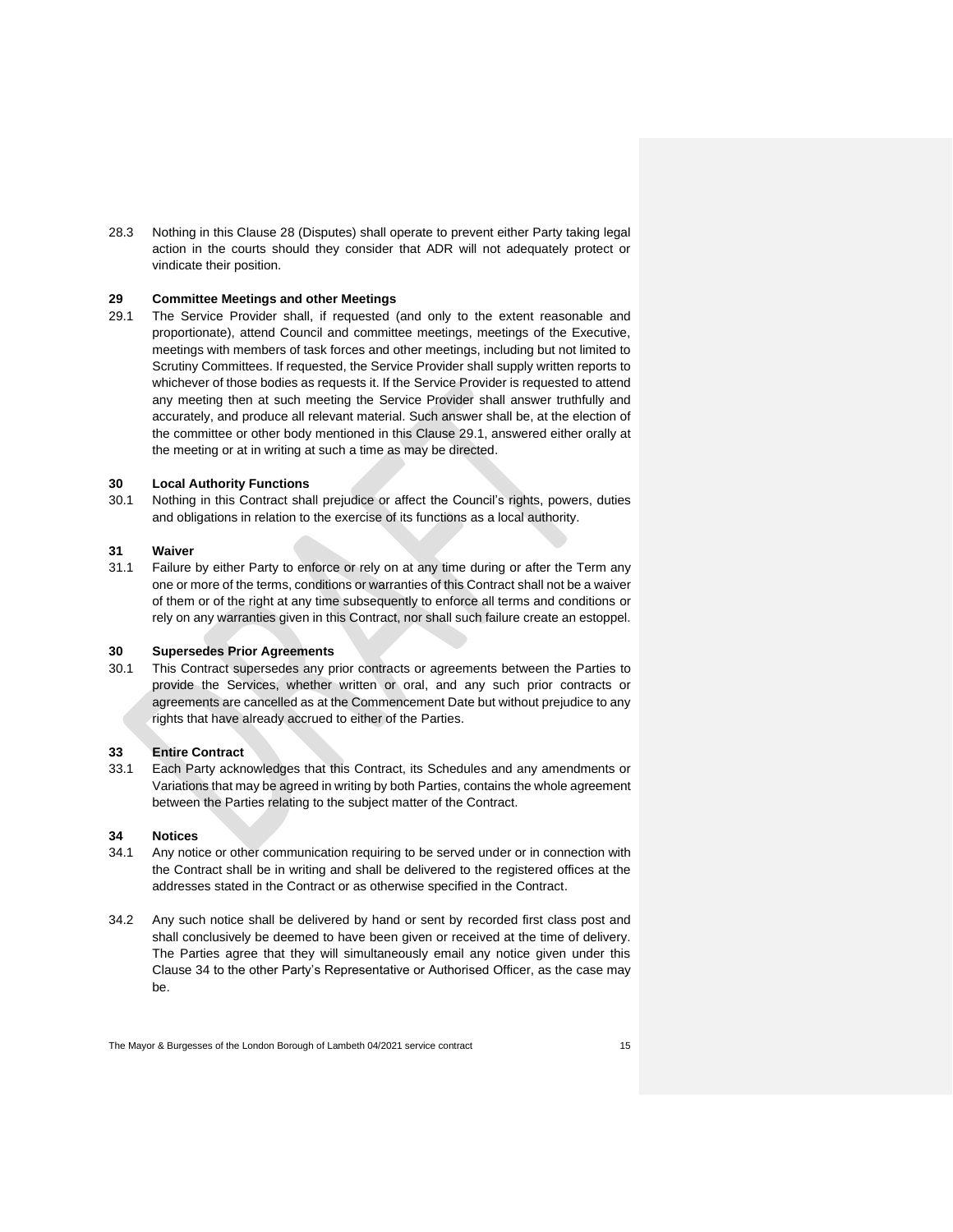## **35 Joint and Several**

35.1 Where the Services are being provided by a consortium each and every member of the consortium shall be jointly and severally liable under this Contract.

## **36 Assignment and Sub-Contracting**

- 36.1 The Council shall be entitled to assign the benefit of the Contract or any part thereof and shall give written notice of any assignment to the Service Provider.
- 36.2 The Service Provider shall not:
	- (a) without the written consent of the Authorised Officer, in his absolute discretion and subject to any terms as he may consider desirable assign the Contract or any part thereof or the benefit or advantage of the Contract or any part thereof;
	- (b) sub-contract the provision of the Services or any part thereof to any person without the prior written consent of the Authorised Officer. Such consent shall be at the discretion of the Authorised Officer and, if given, shall not relieve the Service Provider from any liability or obligation under the Contract. The Service Provider shall be responsible for the acts, defaults or neglect of any sub-contractor, its employees or agents in all respect as if they were the acts, defaults or neglect of the Service Provider.

## **37 Third Parties**

37.1 Neither Party intends to confer any right or benefit upon a third party and for the avoidance of doubt, the provisions of the Contract (Rights of Third Parties) Act 1999 are expressly excluded from this Contract.

#### **38 Governing Law**

38.1 This Contract shall be governed by English law.

Signed for and on behalf of the Parties on the next page.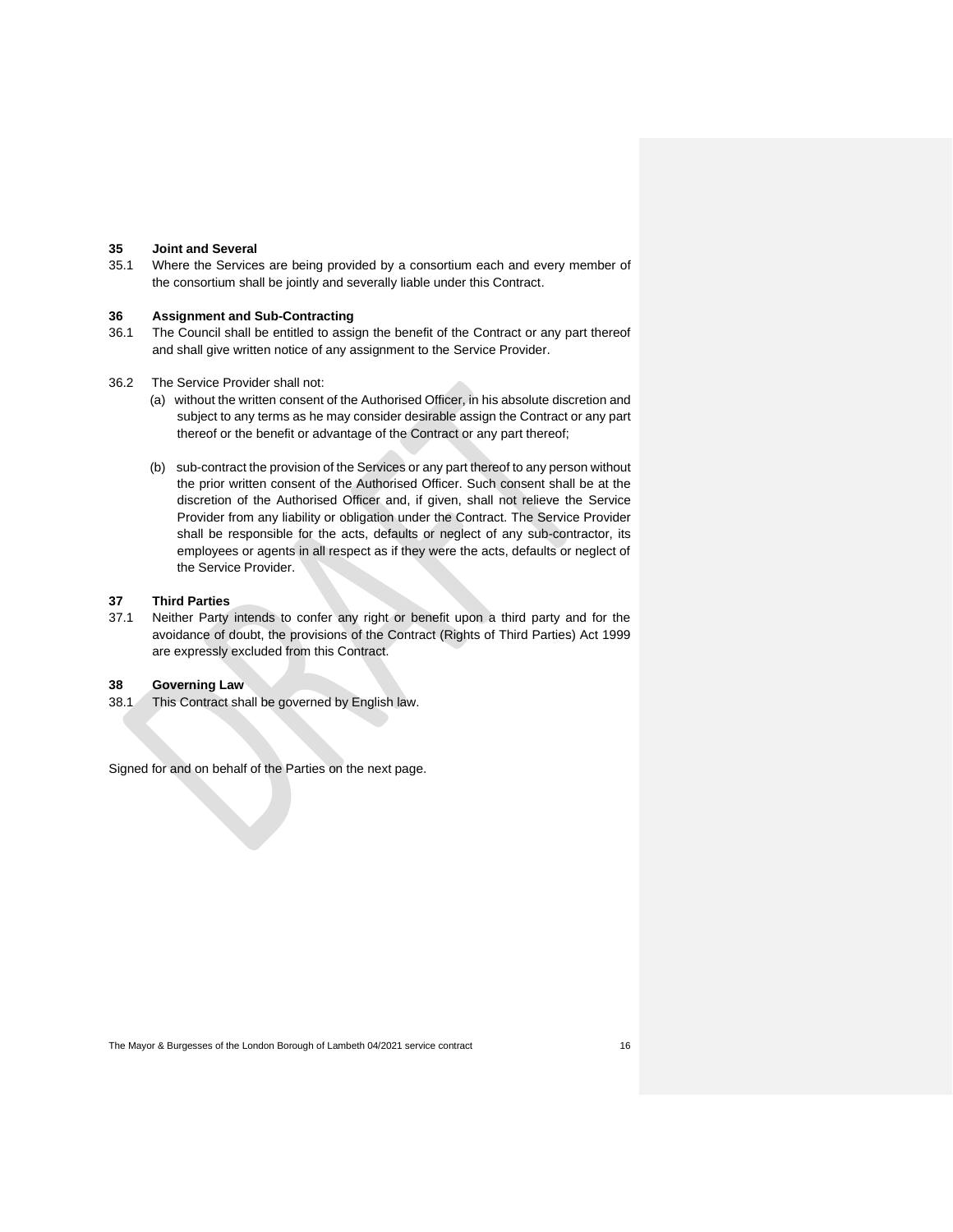| Signed for and on behalf of the Council (1) | Signed for and on behalf of the Service Provider      |
|---------------------------------------------|-------------------------------------------------------|
| Name:                                       | Director Name:                                        |
| Position:                                   | Position:                                             |
| Signature:                                  | Signature:                                            |
|                                             |                                                       |
| Signed for and on behalf of the Council (2) | Provider<br>Director's<br><b>Service</b><br>signature |
| Name:                                       | witnessed by:<br>Name:                                |
| Position:                                   |                                                       |
| Signature:                                  | Signature:                                            |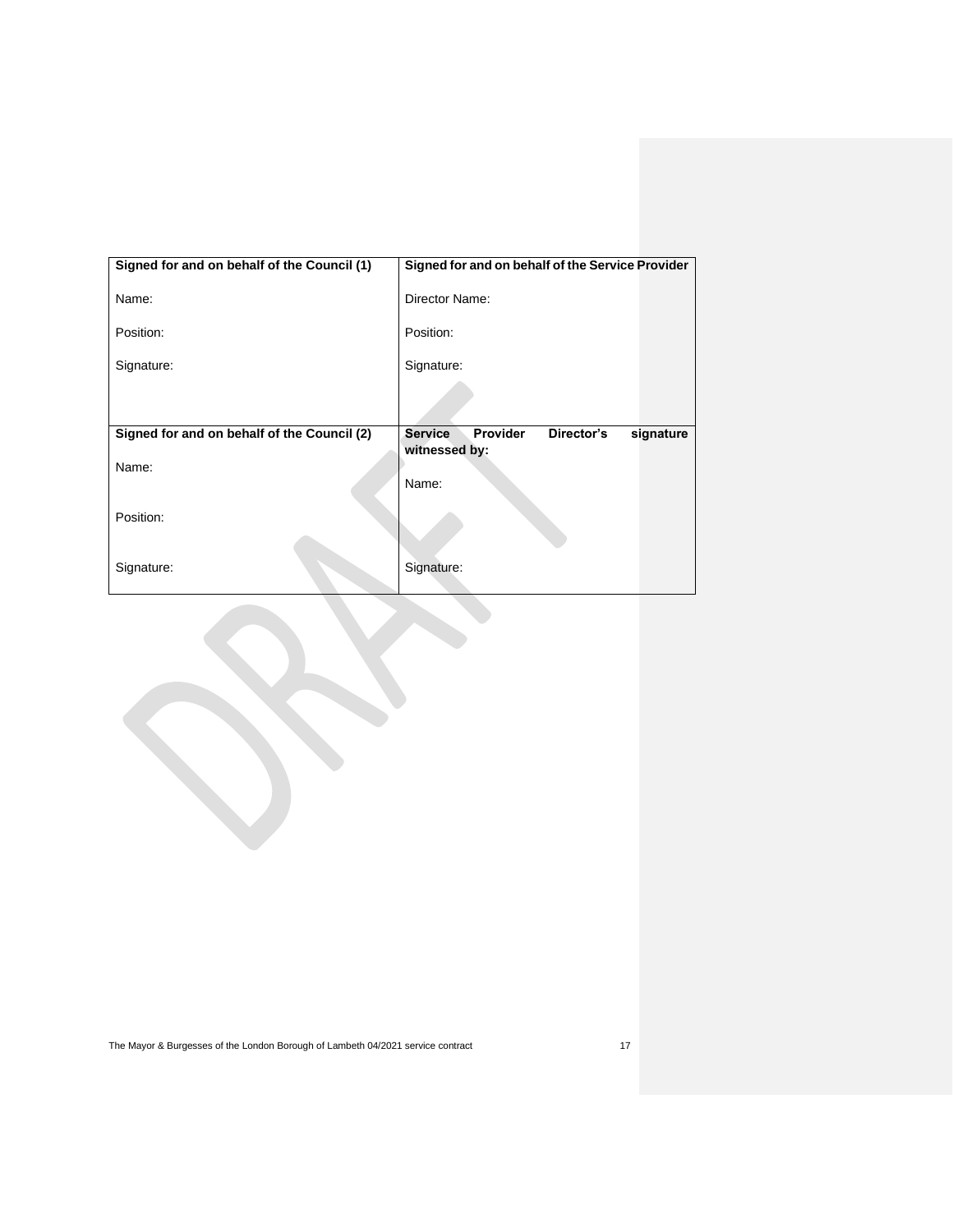# **SERVICE SPECIFICATION**

The Service Provider shall perform the services and deliver up the deliverables in accordance with the following documents:

- Request for Quotation with Service Specification, Instructions For Quotation and Background Information issued on [date]
- Service Provider's quote dated [date] including method statement.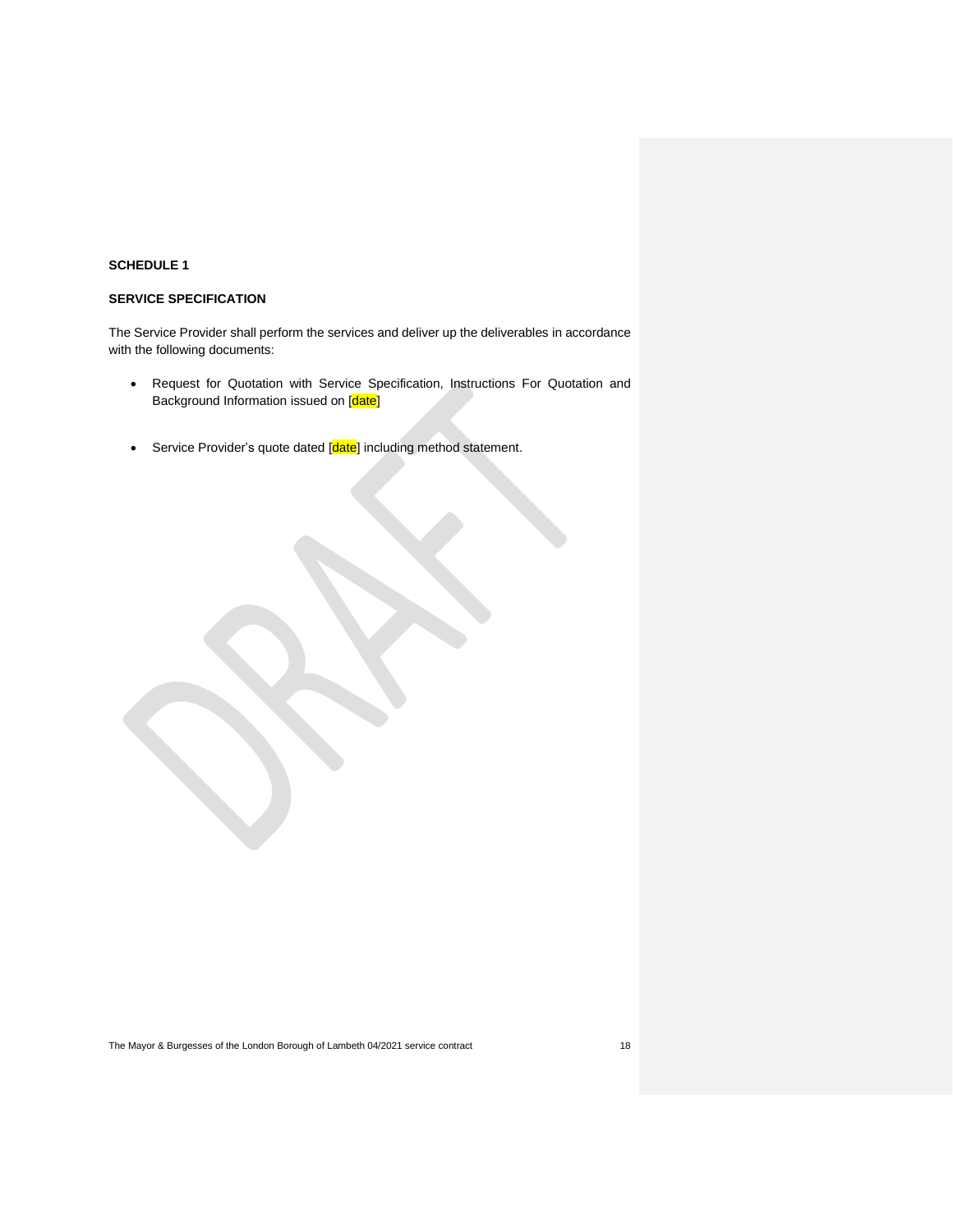# **SPECIAL CONDITIONS – RESPONSIBLE PROCUREMENT**

## **A1 Pay and Decent working conditions**

- A1.1 The Service Provider shall pay all directly employed staff at least the Living Wage (as accredited with the Living Wage Foundation).
- A1.2 The Service Provider shall commit to and demonstrate that its directly employed staff are free to join a trade union and are not unfairly treated for belonging to one.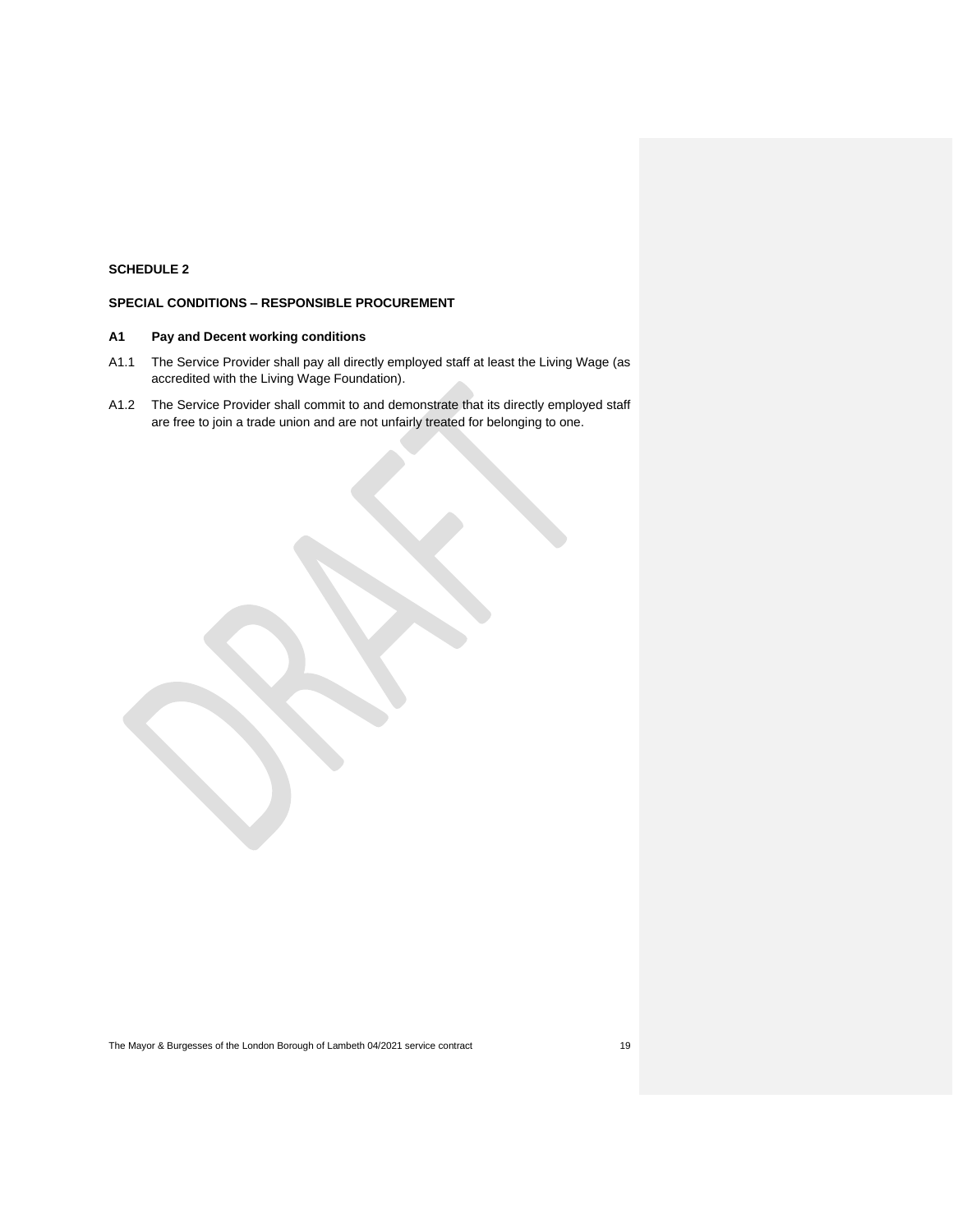**CONTACT DETAILS**

The Service Provider's Representative:

For general queries in the absence of the named officer:

The Council's Authorised Officer shall be:

For general queries in absence of the named Authorised Officer.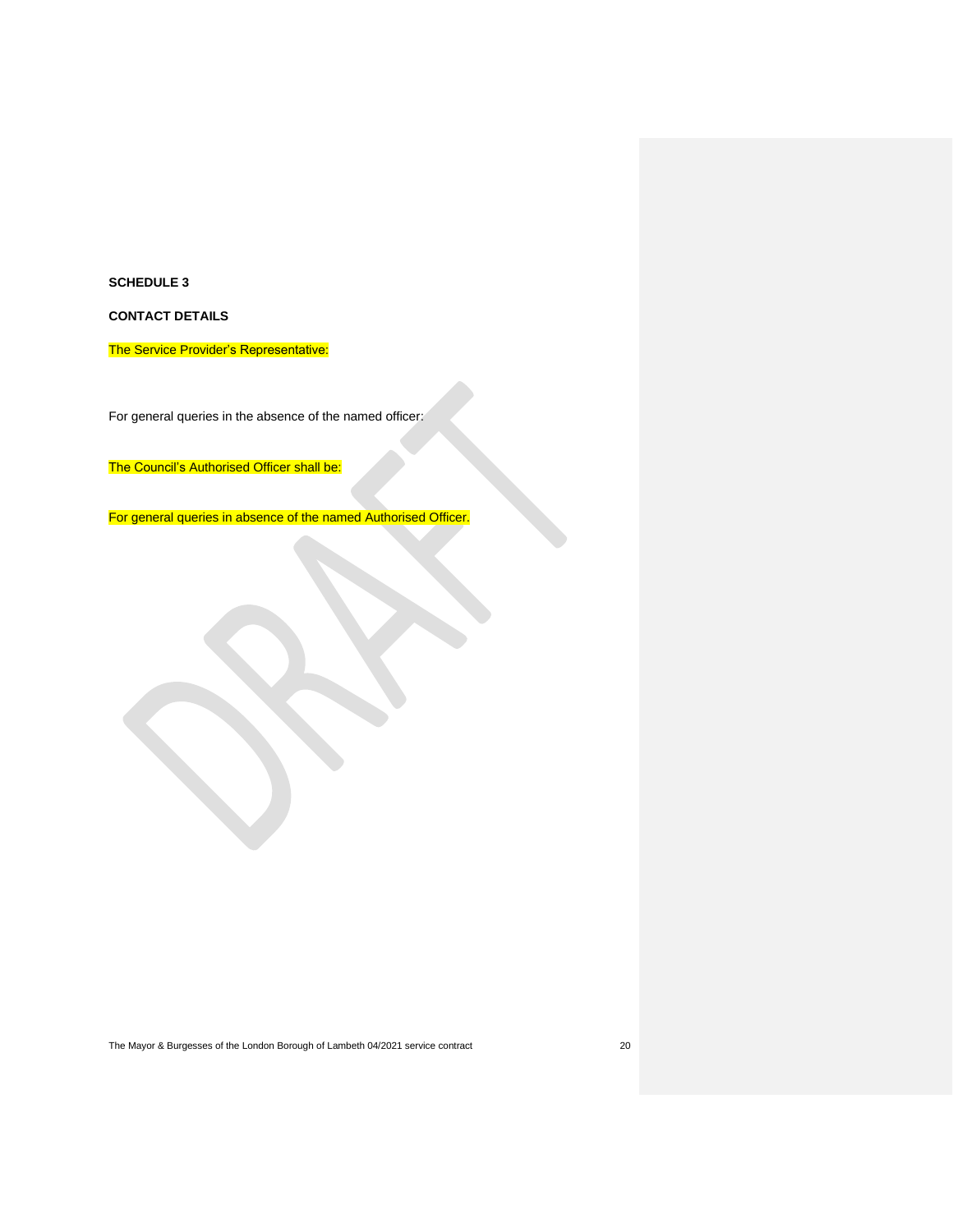## **PRICING DOCUMENT AND PAYMENT TERMS**

#### **PRICING**

£x per annum payable [monthly/quarterly/in advance].

## **PAYMENT TERMS**

- 1. The Council operates an electronic only policy for issuing Purchase Orders and receiving invoices from Service Providers and contractors through an internet portal managed in partnership with the Council by a third-party provider.
- 2. The electronic portal is offered free of charge to Service Providers and contractors. The Council will direct the third-party partner to make contact with the Service Provider in order to create an account within the electronic portal to enable them to invoice the Council.
- 3. The Service Provider will be able to view its Purchase Orders and the status of its invoices within the electronic portal in real time.
- 4 Both the Council and the Service Provider shall adhere to the following procedure in respect of invoicing and payments in respect of the Services:
	- (a) The Service Provider shall submit to the Council each month (or as otherwise agreed by the Parties in writing) an invoice, by electronic means through the portal only setting out the sums for each type of work together with a record detailing the work carried out, in accordance with the prices tendered and;
	- (b) Once the Council agrees the details of the electronic invoice and the work record it will arrange payment, which will be made within 30 days of invoice date unless disputed by the Council.
	- (c) Where the Council disputes the amounts entered on an invoice the parties shall discuss the differences and the Service Provider shall submit such further information as required by the Council to verify the invoice sum.
	- (d) Once agreed, the Service Provider shall submit a corrected Invoice as agreed pursuant to Clause 4(a), above.
- 5. Invoices submitted via the internet portal shall be deemed to have been received on the next working day from the date of transmission.
- 6. Invoices submitted by any other means shall be deemed to have been received only once those invoices reach the appropriate payment officer within the Council.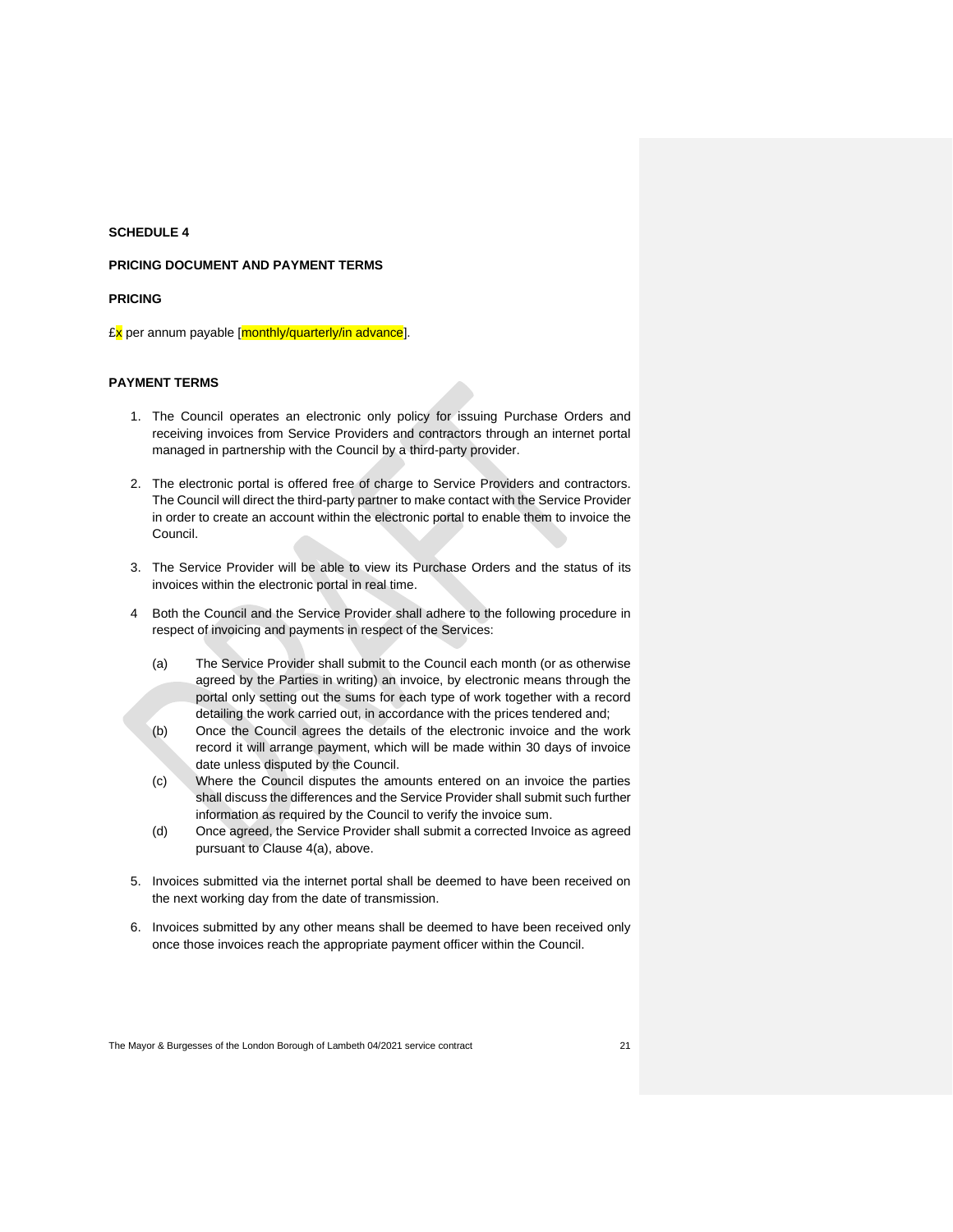#### **SCHEDULE OF DATA PROTECTION AND DATA PROCESSING**

#### **PART 1: Generic Standard GDPR Clauses**

## **STANDARD DEFINITIONS**

Party: a party to this Agreement;

Agreement: the 'Contract' to which this Schedule 5 is appended;

Law: means any law, subordinate legislation within the meaning of Section 21(1) of the Interpretation Act 1978, bye-law, enforceable right within the meaning of Section 2 of the European Communities Act 1972, regulation, order, regulatory policy, mandatory guidance or code of practice, judgment of a relevant court of law, or directives or requirements with which the Processor is bound to comply;

Processor Personnel: means all directors, officers, employees, agents, consultants and Service Providers of the Processor and/or of any Sub-Processor engaged in the performance of its obligations under this Agreement

## **GDPR CLAUSE DEFINITIONS**

Data Protection Legislation: (i) the GDPR, the LED and any applicable national implementing Laws as amended from time to time (ii) the DPA 2018 to the extent that it relates to processing of personal data and privacy; and (iii) all applicable Law about the processing of personal data and privacy;

Data Protection Impact Assessment: an assessment by the Controller of the impact of the envisaged processing on the protection of Personal Data;

Controller, Processor, Data Subject, Personal Data, Personal Data Breach, Data Protection Officer take the meaning given in the GDPR;

Data Loss Event: any event that results, or may result, in unauthorised access to Personal Data held by the Processor under this Agreement, and/or actual or potential loss and/or destruction of Personal Data in breach of this Agreement, including any Personal Data Breach;

Data Subject Request: a request made by, or on behalf of, a Data Subject in accordance with rights granted pursuant to the Data Protection Legislation to access their Personal Data;

DPA 2018: Data Protection Act 2018;

GDPR: the General Data Protection Regulation (Regulation (EU) 2016/679);

Joint Controllers: where two or more Controllers jointly determine the purposes and means of processing;

LED: Law Enforcement Directive (Directive (EU) 2016/680);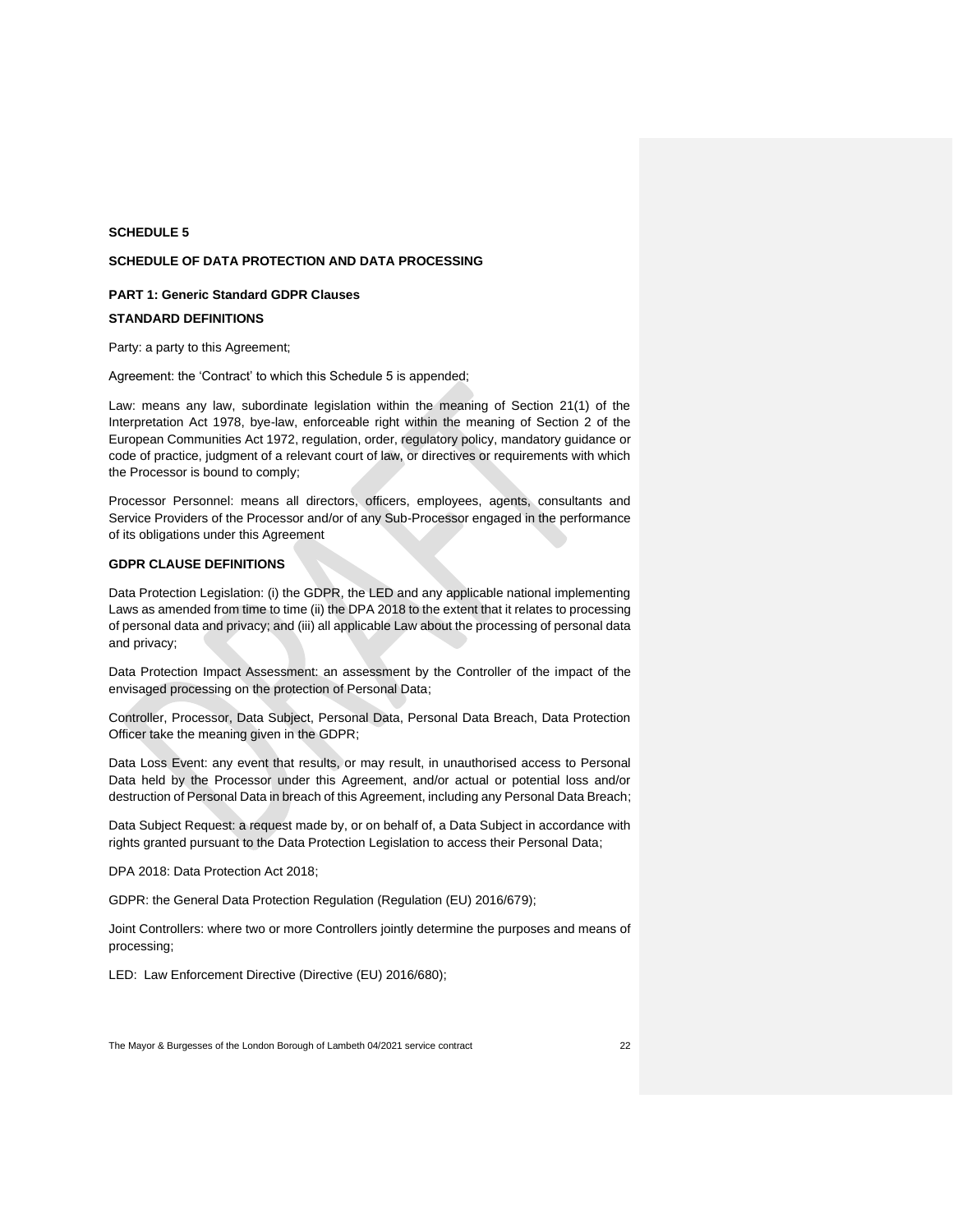Protective Measures: appropriate technical and organisational measures which may include: pseudonymising and encrypting Personal Data, ensuring confidentiality, integrity, availability and resilience of systems and services, ensuring that availability of and access to Personal Data can be restored in a timely manner after an incident, and regularly assessing and evaluating the effectiveness of the such measures adopted by it including those outlined in the Schedule appended to the Agreement (if any) prescribing security measures;

Sub-processor: any third party appointed to process Personal Data on behalf of that Processor related to this Agreement

## **B DATA PROTECTION**

- B1.1 The Parties acknowledge that for the purposes of the Data Protection Legislation, the Council is the Controller and the Service Provider is the Processor unless otherwise specified in Part 2 of this Schedule 5 or in any other part of the Agreement or any Variation. The only processing that the Processor is authorised to do is listed in Part 2 of this Schedule 5 by the Controller and may not be determined by the Processor.
- B1.2 The Processor shall notify the Controller immediately if it considers that any of the Controller's instructions infringe the Data Protection Legislation.
- B1.3 The Processor shall provide all reasonable assistance to the Controller in the preparation of any Data Protection Impact Assessment prior to commencing any processing. Such assistance may, at the discretion of the Controller, include:
	- (a) a systematic description of the envisaged processing operations and the purpose of the processing;
	- (b) an assessment of the necessity and proportionality of the processing operations in relation to the Services;
	- (c) an assessment of the risks to the rights and freedoms of Data Subjects; and
	- (d) the measures envisaged to address the risks, including safeguards, security measures and mechanisms to ensure the protection of Personal Data.
- B1.4 The Processor shall, in relation to any Personal Data processed in connection with its obligations under this Agreement:
	- (a) process that Personal Data only in accordance with Part 2 of this Schedule 5, unless the Processor is required to do otherwise by Law. If it is so required, the Processor shall promptly notify the Controller before processing the Personal Data unless prohibited by Law;
	- (b) ensure that it has in place Protective Measures, which are appropriate to protect against a Data Loss Event, which the Controller may reasonably reject (but failure to reject shall not amount to approval by the Controller of the adequacy of the Protective Measures), having taken account of the:
		- (i) nature of the data to be protected;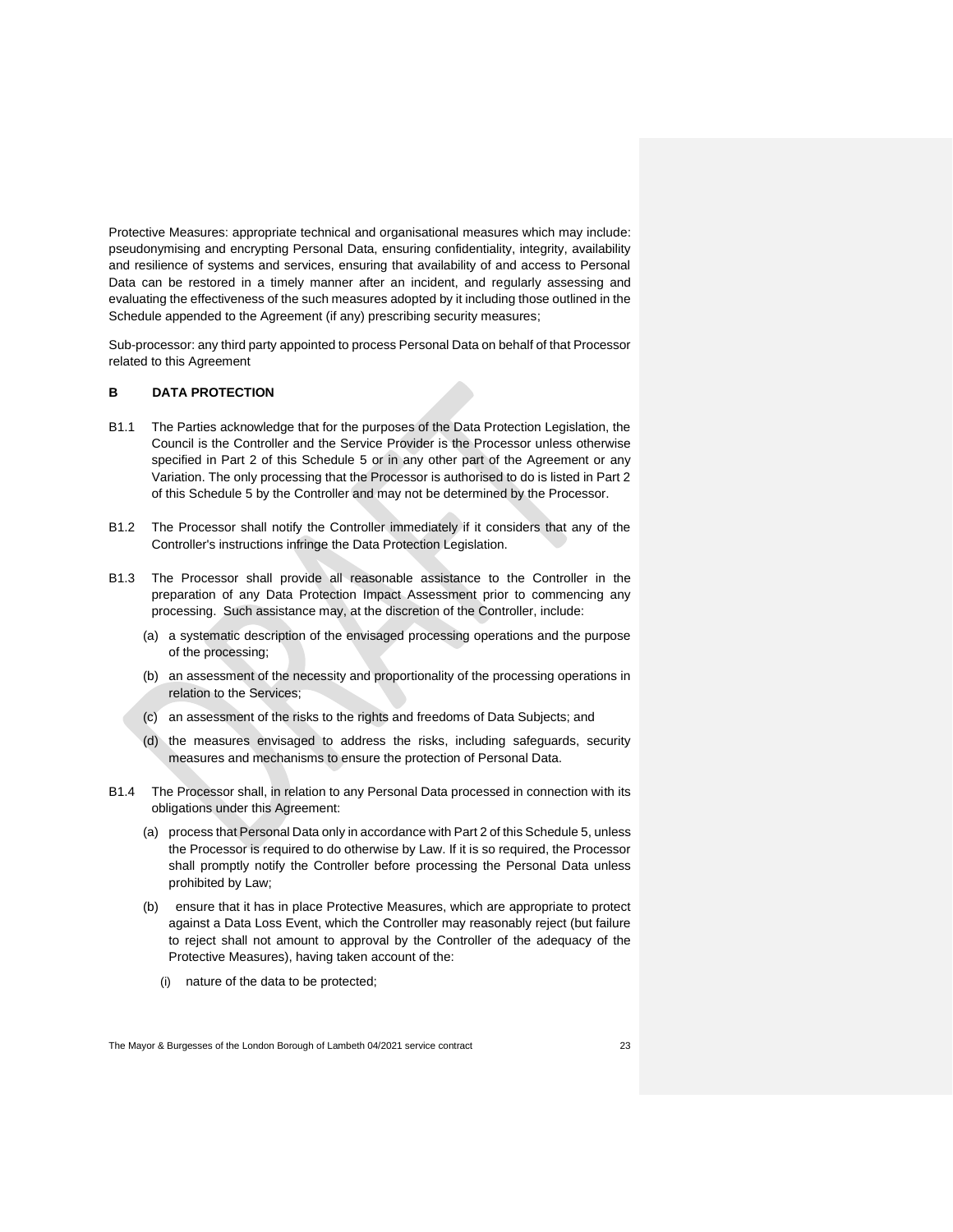- (ii) harm that might result from a Data Loss Event;
- (iii) state of technological development; and
- (iv) cost of implementing any measures;
- (c) ensure that:
	- (i) the Processor Personnel do not process Personal Data except in accordance with this Agreement (and in particular Part 2 of this Schedule 5);
	- (ii) it takes all reasonable steps to ensure the reliability and integrity of any Processor Personnel who have access to the Personal Data and ensure that they:
- (d) are aware of and comply with the Processor's duties under this clause;
- (e) are subject to appropriate confidentiality undertakings with the Processor or any Sub-processor;
- (f) are informed of the confidential nature of the Personal Data and do not publish, disclose or divulge any of the Personal Data to any third party unless directed in writing to do so by the Controller or as otherwise permitted by this Agreement; and
- (g) have undergone adequate training in the use, care, protection and handling of Personal Data; and not transfer Personal Data outside of the EU unless the prior written consent of the Controller has been obtained and the following conditions are fulfilled:
	- (i) the Controller or the Processor has provided appropriate safeguards in relation to the transfer (whether in accordance with GDPR Article 46 or LED Article 37) as determined by the Controller;
	- (ii) the Data Subject has enforceable rights and effective legal remedies;
	- (iii) the Processor complies with its obligations under the Data Protection Legislation by providing an adequate level of protection to any Personal Data that is transferred (or, if it is not so bound, uses its best endeavours to assist the Controller in meeting its obligations); and
	- (iv) the Processor complies with any reasonable instructions notified to it in advance by the Controller with respect to the processing of the Personal Data;
- (h) at the written direction of the Controller, delete or return Personal Data (and any copies of it) to the Controller on termination of the Agreement unless the Processor is required by Law to retain the Personal Data.
- B1.5 Subject to clause B1.6, the Processor shall notify the Controller immediately if it:
	- (a) receives a Data Subject Request (or purported Data Subject Request);
	- (b) receives a request to rectify, block or erase any Personal Data;
	- (c) receives any other request, complaint or communication relating to either Party's obligations under the Data Protection Legislation;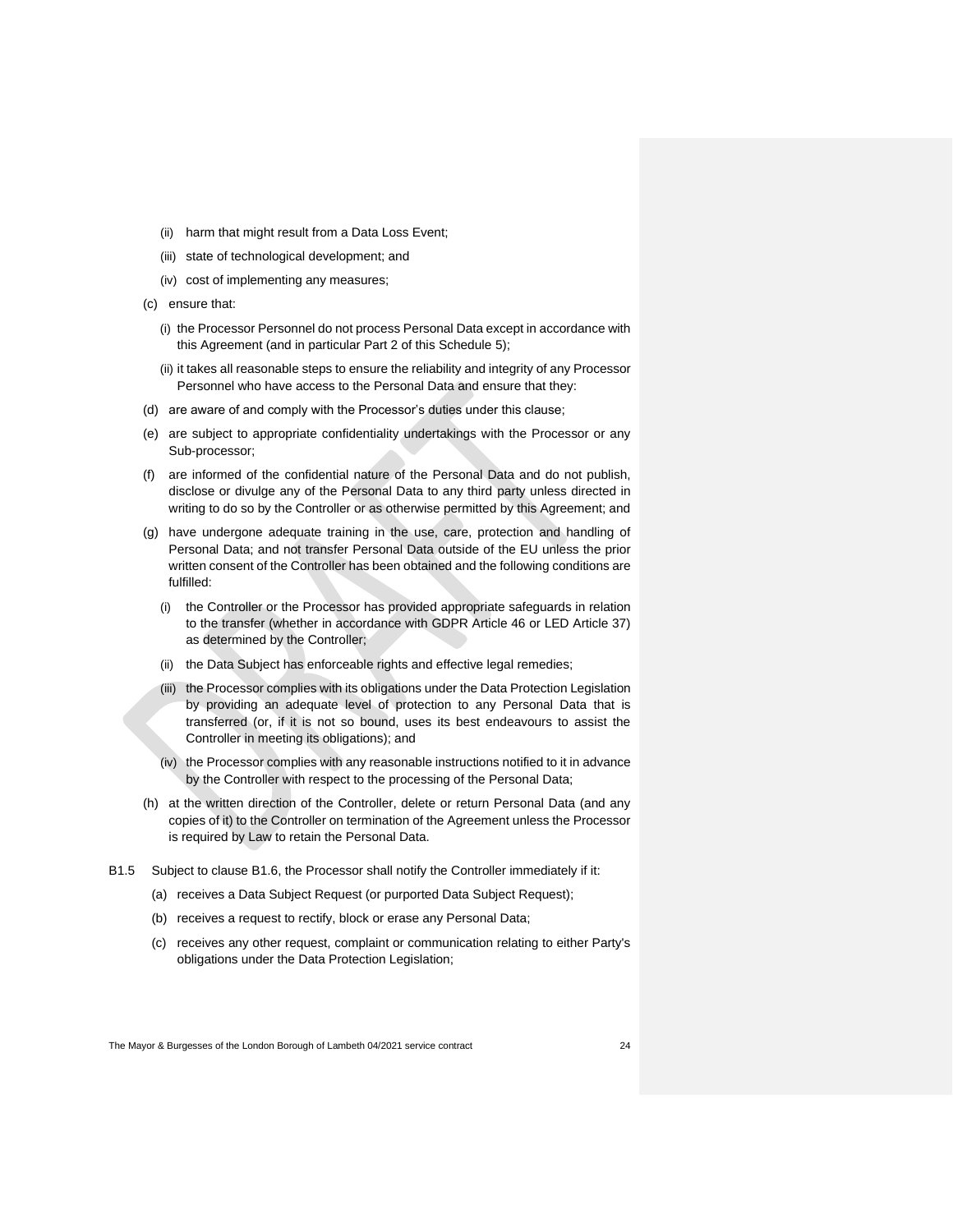- (d) receives any communication from the Information Commissioner or any other regulatory authority in connection with Personal Data processed under this Agreement;
- (e) receives a request from any third party for disclosure of Personal Data where compliance with such request is required or purported to be required by Law; or
- (f) becomes aware of a Data Loss Event.
- B1.6 The Processor's obligation to notify under clause B1.5 shall include the provision of further information to the Controller in phases, as details become available.
- B1.7 Taking into account the nature of the processing, the Processor shall provide the Controller with full assistance in relation to either Party's obligations under Data Protection Legislation and any complaint, communication or request made under clause B1.5 (and insofar as possible within the timescales reasonably required by the Controller) including by promptly providing:
	- (a) the Controller with full details and copies of the complaint, communication or request;
	- (b) such assistance as is reasonably requested by the Controller to enable the Controller to comply with a Data Subject Request within the relevant timescales set out in the Data Protection Legislation;
	- (c) the Controller, at its request, with any Personal Data it holds in relation to a Data Subject;
	- (d) assistance as requested by the Controller following any Data Loss Event;
	- (e) assistance as requested by the Controller with respect to any request from the Information Commissioner's Office, or any consultation by the Controller with the Information Commissioner's Office.
- B1.8 The Processor shall maintain complete and accurate records and information to demonstrate its compliance with this Schedule 5. This requirement does not apply where the Processor employs fewer than 250 staff, unless:
	- (a) the Controller determines that the processing is not occasional;
	- (b) the Controller determines the processing includes special categories of data as referred to in Article 9(1) of the GDPR or Personal Data relating to criminal convictions and offences referred to in Article 10 of the GDPR; or
	- (c) the Controller determines that the processing is likely to result in a risk to the rights and freedoms of Data Subjects.
	- (d) If the Processor employs fewer than 250 staff and considers that it should be exempted from the requirements of this clause B8.1 it shall so notify the Controller, and the Controller shall determine whether the Processor should be exempted and direct the Processor accordingly.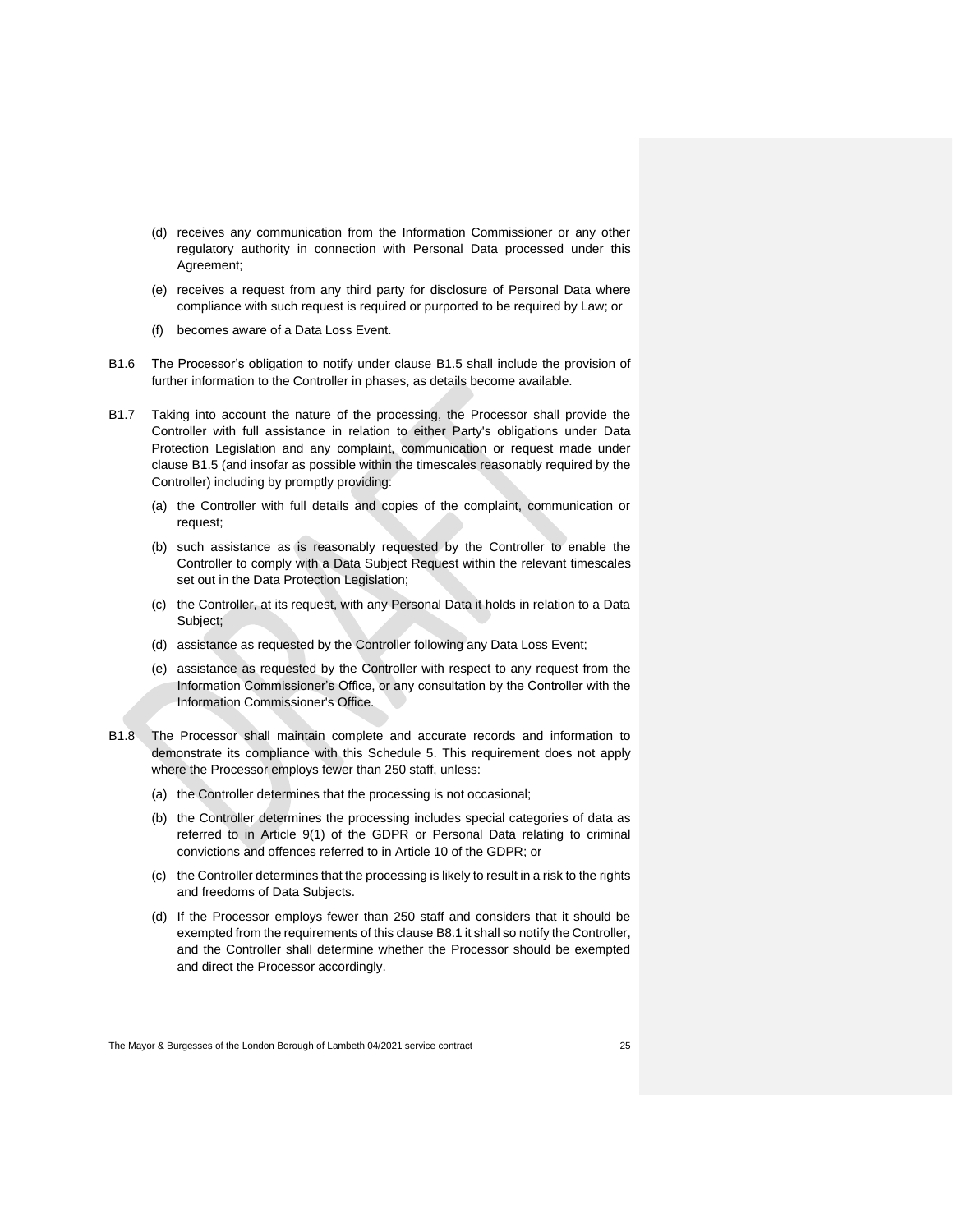- B1.9 The Processor shall allow for audits of its Data Processing activity by the Controller or the Controller's designated auditor.
- B1.10 Each Party shall designate its own data protection officer if required by the Data Protection Legislation.
- B1.11 Before allowing any sub-processor to process any Personal Data related to this Agreement, the Processor must:
	- (a) notify the Controller in writing of the intended sub-processor and processing;
	- (b) obtain the written consent of the Controller;
	- (c) enter into a written agreement with the sub-processor which give effect to the terms set out in this Schedule 5 such that they apply to the Sub-processor; and
	- (d) provide the Controller with such information regarding the sub-processor as the Controller may reasonably require.
- B1.12 The Processor shall remain fully liable for all acts or omissions of any of its subprocessors.
- B1.13 The Controller may, at any time on not less than 14 days' notice, revise this clause by replacing it with any applicable controller to processor standard clauses or similar terms forming part of an applicable certification scheme (which shall apply when incorporated by attachment to this Agreement).
- B1.14 The Parties agree to take account of any guidance issued by the Information Commissioner's Office. The Controller may on not less than 30 days' notice to the Processor amend this agreement to ensure that it complies with any guidance issued by the Information Commissioner's Office.
- B1.15 Where the Parties include two or more Joint Controllers as identified in Part 2 (if so identified) in accordance with GDPR Article 26, those Parties shall enter into a Joint Controller Agreement in replacement of Clauses B1.1- B1.14 for the Personal Data under Joint Control.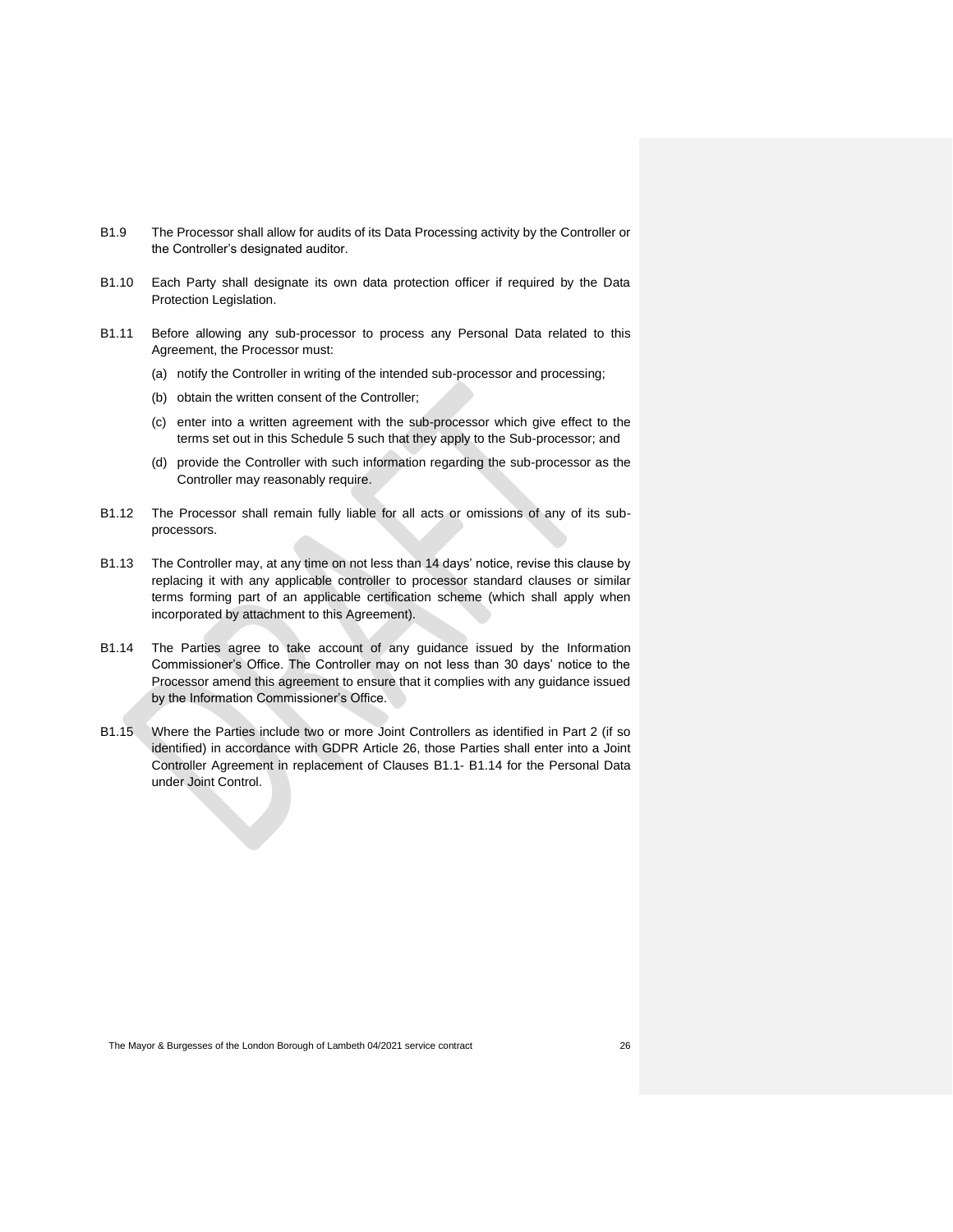# **PART 2: SCHEDULE OF PROCESSING, PERSONAL DATA AND DATA SUBJECTS**

This Part 2 of Schedule 5 shall be completed by the Controller, who may take account of the view of the Processors; however, the final decision as to the content of this Part 2 of Schedule 5 shall be with the Controller at its absolute discretion.

- 1. The contact details of the Controller's Data Protection Officer are: Matt Ginn, Information Governance Manager at: [infogov@lambeth.gov.uk,](mailto:infogov@lambeth.gov.uk) or any replacement or substitute Data Protection Officer at the relevant time and who should in the first instance be contacted at [infogov@lambeth.gov.uk.](mailto:infogov@lambeth.gov.uk)
- 2. The contact details of the Processor's Data Protection Officer are: [insert Contact details].
- 3. The Processor shall comply with any further written instructions with respect to processing by the Controller.

| Description                                  | Details                                                                                                                                                                                         |
|----------------------------------------------|-------------------------------------------------------------------------------------------------------------------------------------------------------------------------------------------------|
| Identity of the Controller and<br>Processor  | The Parties acknowledge that for the purposes of the Data Protection<br>Legislation, the Council is the Controller and the Service Provider is the<br>Processor in accordance with Clause 23.1. |
| Subject<br>of<br>the<br>matter<br>processing | The service is for a tenancy sustainment service for Lambeth Council<br>tenants.                                                                                                                |
| Duration of the processing                   | The Contract Term as defined in Clause 3.1 of the Contract and including<br>any extension thereof.                                                                                              |
| Nature and purposes of the<br>processing     |                                                                                                                                                                                                 |
| Type of Personal Data being<br>Processed     | The Personal Data set may contain, but is not limited to, the following types<br>of Personal Data:                                                                                              |

4. Any such further instructions shall be incorporated into this Schedule 5.

**Commented [DT(1]:** To be completed in consultation with the provider in contract discussions.